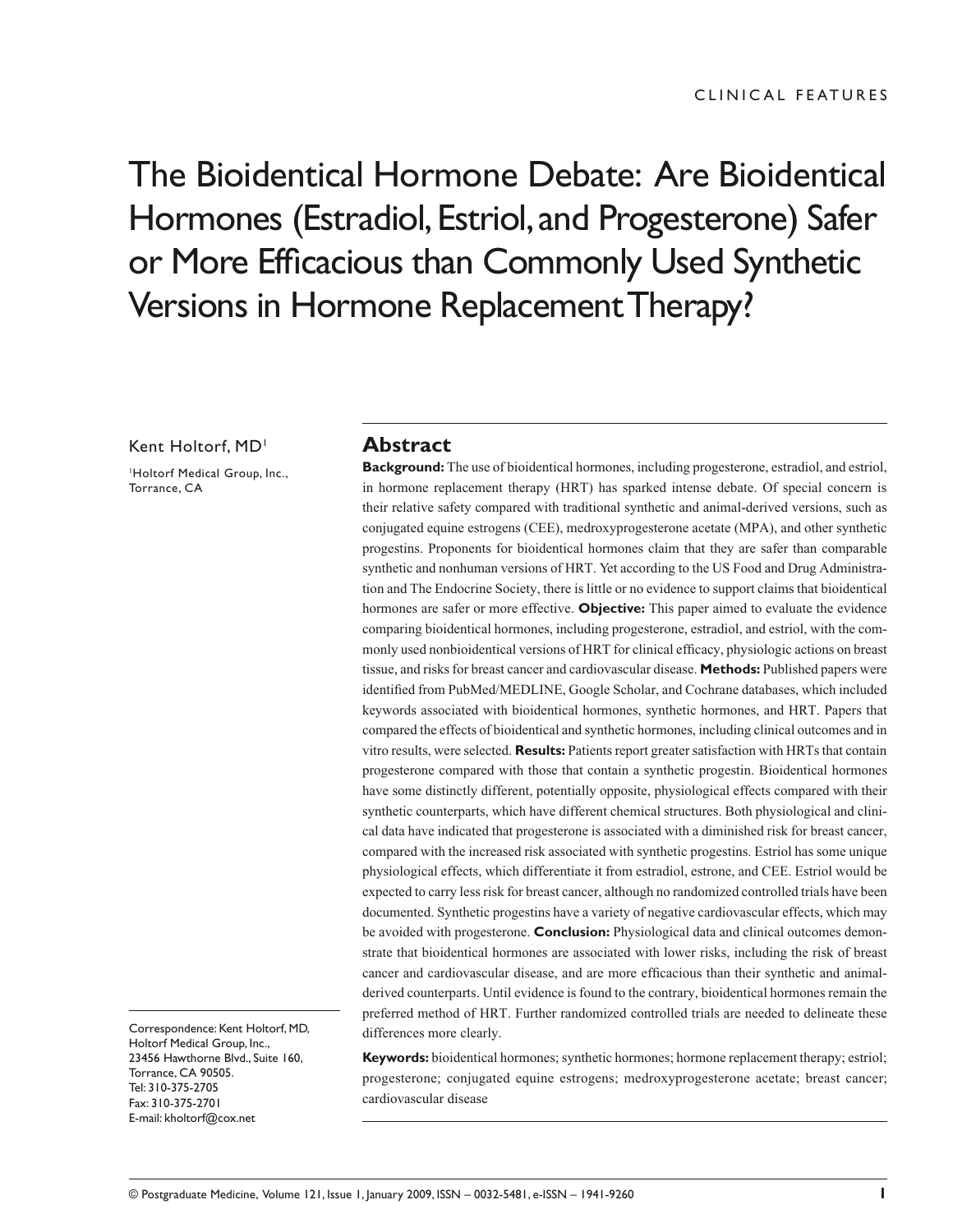### **Introduction**

The relative safety of bioidentical hormone replacement compared with traditional synthetic and animal-derived versions, such as conjugated equine estrogens (CEE), medroxyprogesterone acetate (MPA), and other synthetic progestins is the subject of intense debate. According to The Endocrine Society Position Statement, there is little or no evidence to support the claim that bioidentical hormones are safer or more effective than the commonly used synthetic versions of hormone replacement therapy (HRT).<sup>1</sup> Furthermore, the US Food and Drug Administration (FDA) has ordered pharmacies to stop providing estriol, stating that it is a new, unapproved drug with unknown safety and effectiveness.

Nevertheless, estriol has been used for decades without reported safety concerns and is a component of medications approved for use worldwide. The FDA has acknowledged that it is unaware of any adverse events associated with the use of compounded medications containing estriol, and US Congress is considering a resolution (HR342) to reverse the FDA's decision to restrict its use. Claims by The Endocrine Society and the FDA are in direct contrast to those of proponents of bioidentical hormones, who argue that these hormones are safer than comparable synthetic versions of HRT. Such claims are not fully supported, which can be confusing for patients and physicians.

One major reason for a lack of conclusive data is that, until recently, progestogens were lumped together because of a commonly held belief that different forms of progestogens would have identical physiological effects and risks, because they all mediate effects via the same (progesterone) receptor. This view also applies to the different forms of estrogen, which are commonly grouped together and referred to as estrogen replacement therapy.

The term "bioidentical HRT" refers to the use of hormones that are exact copies of endogenous human hormones, including estriol, estradiol, and progesterone, as opposed to synthetic versions with different chemical structures or nonhuman versions, such as CEE. Bioidentical hormones are also often referred to as "natural hormones," which can be confusing because bioidentical hormones are synthesized, while some estrogens from a natural source, such as equine urine, are not considered bioidentical because many of their components are foreign to the human body.

This review will examine the differences between the bioidentical hormones estriol, estradiol, and progesterone when used as components of HRT compared with synthetic or nonidentical hormones such as CEE and synthetic progestins, including MPA. The article attempts to determine whether there is any supporting evidence that bioidentical hormones are a potentially safer or more effective form of HRT than the commonly used synthetic versions.

### **Methods Definitions**

Bioidentical hormones have a chemical structure identical to human hormones but are chemically synthesized, such as progesterone, estriol, and estradiol. Nonbioidentical hormones are not structurally identical to human hormones and may either be chemically synthesized, such as MPA, or derived from a nonhuman source, such as CEE.

## Databases and Keywords

Literature searches were conducted for HRT formularies, focusing on those that either are or have been used in the United States. Published papers identified for review by PubMed/MEDLINE, Google Scholar, and Cochrane database searches included the keywords: "bioidentical hormones," "synthetic hormones," "progestin," "menopausal hormone replacement," "hormone replacement therapy," "HRT," "estriol," "progesterone," "natural hormones," "conjugated equine estrogens," "medroxyprogesterone acetate," "breast cancer," and "cardiovascular disease."

### **Comparisons**

Published papers that focused on 3 key areas were identified: 1) clinical efficacy, 2) physiologic actions on breast tissue, and 3) risks for breast cancer and cardiovascular disease. Papers included human clinical studies that compared bioidentical and nonbioidentical hormones, animal studies based on similar comparisons, and in vitro experimental work that focused on physiological or biochemical aspects of the hormones.

### **Results**

# 1) Symptomatic Efficacy of Synthetic Progestins versus Progesterone

Four studies of patients using HRT, including either progesterone or MPA, compared efficacy, patient satisfaction, and quality of life. Women in all 4 studies reported greater satisfaction, fewer side effects, and improved quality of life when they were switched from synthetic progestins to progesterone replacement.<sup>2-6</sup> In a cross-sectional survey, Fitzpatrick et al compared patient satisfaction and quality of life, as well as other somatic and psychological symptoms (ie, anxiety, depression, sleep problems, menstrual bleeding,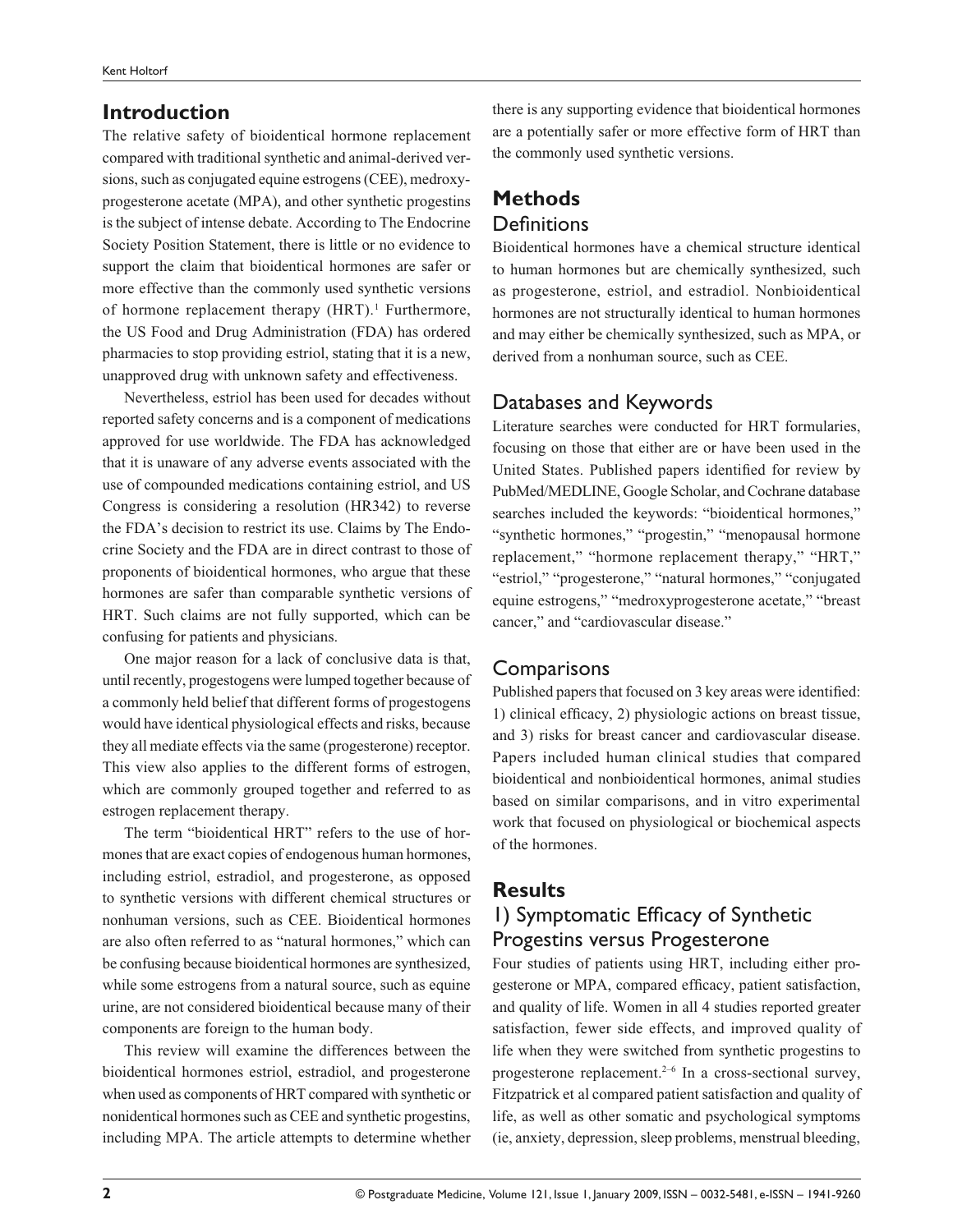vasomotor symptoms, cognitive difficulties, attraction, and sexual functioning) in 176 menopausal women on HRT with MPA versus HRT with progesterone.<sup>2</sup> Significant differences were seen for all somatic, vasomotor, and psychological symptoms, except for attraction, when bioidentical progesterone was used rather than MPA  $(P < 0.001)$ .

The effect of progesterone compared with MPA included a 30% reduction in sleep problems, a 50% reduction in anxiety, a 60% reduction in depression, a 30% reduction in somatic symptoms, a 25% reduction in menstrual bleeding, a 40% reduction in cognitive difficulties, and a 30% improvement in sexual function. Overall, 65% of women felt that HRT combined with progesterone was better than the HRT combined with MPA.<sup>2</sup>

In a randomized study comparing HRT with MPA or progesterone in 23 postmenopausal women with no mood disorders such as depression or anxiety, Cummings and Brizendine found significantly more negative somatic effects but no differences in mood assessment with synthetic hormones. These negative effects included increased vaginal bleeding  $(P = 0.003)$  and increased breast tenderness  $(P = 0.02)$ , with a trend for increased hot flashes with the use of MPA compared with progesterone.<sup>3</sup> In the 3-year, double-blind, placebo-controlled Postmenopausal Estrogen/Progestin Interventions (PEPI) trial, 875 menopausal women received either placebo, CEE with MPA (cyclic or continuous), or progesterone (cyclic). Those taking progesterone had fewer episodes of excessive bleeding than those on MPA (either continuous or cyclic),<sup>4</sup> but no differences were noted in symptomatic relief.<sup>5</sup>

## 2) Differing Physiological Effects of Bioidentical Progesterone and Synthetic Progestins

Progesterone and synthetic progestins generally have indistinguishable effects on endometrial tissue, which are not the focus of this review. Studies that compared the physiological differences in breast tissue of those on progesterone, with those on other progestins, have the potential to predict differing risks of breast cancer. While variations in methodology and study design are considerable, most of the literature demonstrates physiological differences between progestins and progesterone and their effects on breast tissue.

Synthetic progestins have potential antiapoptotic effects and may significantly increase estrogen-stimulated breast cell mitotic activity and proliferation.<sup> $7-21$ </sup> In contrast, progesterone inhibits estrogen-stimulated breast epithelial cells.16,22–28 Progesterone also downregulates estrogen receptor-1 (ER-1)

in the breast, $27-29$  induces breast cancer cell apoptosis, $30,31$ diminishes breast cell mitotic activity,7,16,22–24,26–28,31,32 and arrests human breast cancer cells in the G1 phase by upregulating cyclin-dependent kinase inhibitors and downregulating cyclin D1.23,32

Synthetic progestins, in contrast, upregulate cyclin  $D1<sup>21</sup>$  and increase breast cell proliferation.<sup>7-21</sup> Progesterone consistently demonstrates antiestrogenic activity in breast tissue.7,16,22,24–29,31–34 This result is generally in contrast to that for synthetic progestins, especially the 19-nortestosteronederived progestins, which bind to estrogen receptors in breast tissue (but not in endometrial tissue) and display significant intrinsic estrogenic properties in breast but not endometrial tissue.<sup>11,23,35-39</sup>

Synthetic progestins may also increase the conversion of weaker endogenous estrogens into more potent estrogens,<sup>7,40–45</sup> potentially contributing to their carcinogenic effects, which are not apparent with progesterone. Synthetic progestins may promote the formation of the genotoxic estrogen metabolite 16-hydroxyestrone.<sup>41</sup> Synthetic progestins, especially MPA, stimulate the conversion of inactive estrone sulfate into active estrone by stimulating sulfatase,43,44 as well as increasing 17-beta-hydroxysteroid reductase activity,<sup>7,40,42,43,45</sup> which in turn increases the intracellular formation of more potent estrogens and potentially increases breast cancer risk. Progesterone has an opposite effect, stimulating the oxidative isoform of 17-beta-hydroxysteroid dehydrogenase, which increases the intracellular conversion of potent estrogens to their less potent counterparts.34,46,47

At least 3 subclasses of progesterone receptors (PR) have been identified: PRA, PRB, and PRC, each with different cellular activities.48–52 In normal human breast tissue, the ratio of PRA:PRB is approximately 1:1.50,53 This ratio is altered in a large percentage of breast cancer cells and is a risk for breast cancer.50,53,54 In contrast to progesterone, synthetic progestins alter the normal PRA:PRB ratio,<sup>55-57</sup> which may be a mechanism by which synthetic progestins increase the risk for breast cancer.

Synthetic progestins and progesterone have a number of differences in their molecular and pharmacological effects on breast tissue, as some of the procarcinogenic effects of synthetic progestins contrast with the anticarcinogenic properties of progesterone.<sup>8,16,22,24-26,31,33,40,58-70</sup>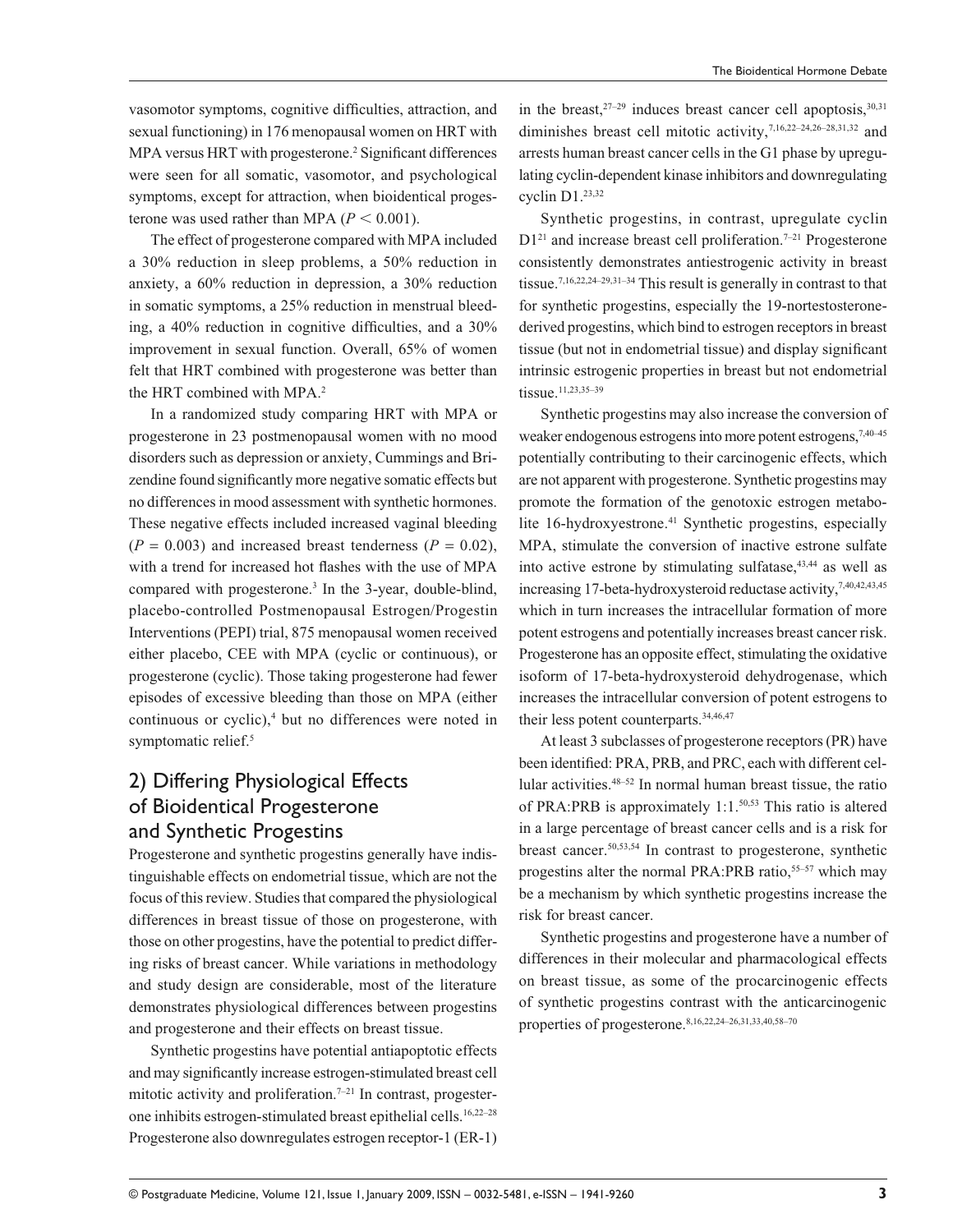## 3) Breast Cancer and Cardiovascular Disease Risks

#### Risk for Breast Cancer with Synthetic Progestins

Many studies have assessed the risk for breast cancer with the use of a synthetic progestin for HRT. Despite significant variability in study design, synthetic progestins have been clearly associated with an increased risk for breast cancer.7,8,58,71–98

The Women's Health Initiative (WHI), a large randomized clinical trial, demonstrated that a synthetic progestin, MPA, as a component of HRT significantly increased the risk for breast cancer (relative risk  $[RR] = 1.26, 95\%$  confidence interval  $\text{[CI]}$ : 1.00–1.59).<sup>71–74</sup> This trial confirmed results from numerous other groups demonstrating that a synthetic progestin significantly increases breast cancer risk.7,75–98 In addition, higher doses of progestins, testosterone-derived synthetic progestins, and progestin-only regimens further increase the risk for breast cancer.8,75–77,80,91 The Nurses' Health Study, which followed 58 000 postmenopausal women for 16 years (725 000 person-years), found that, compared with women who never used hormones, use of unopposed postmenopausal estrogen from ages 50 to 60 years increased the risk for breast cancer to age 70 years by 23% (95% CI: 6–42). The addition of a synthetic progestin to the estrogen replacement resulted in a tripling of the risk for breast cancer (67% increased risk) (95% CI: 18-136).<sup>98</sup>

Ross et al compared the risk for breast cancer in 1897 women on combined estrogen and synthetic progestin with 1637 control patients who had never used HRT. Synthetic progestin use increased the risk for breast cancer by approximately 25% for each 5 years of use compared with estrogen alone (RR = 1.25, 95% CI: 1.02–1.18).<sup>82</sup> In a meta-analysis of 61 studies, Lee et al found a consistently increased risk for breast cancer with synthetic HRT, with an average increase of 7.6% per year of use (95% CI: 1.070–1.082), and also found that higher doses of synthetic progestins conferred a significantly increased risk for breast cancer.<sup>75</sup> Ewertz et al examined the risk for breast cancer for approximately 80 000 women aged 40 to 67 years from 1989 to 2002. For women older than 50 years, current use of synthetic HRT increased the risk for breast cancer by 61% (95% CI: 1.38–1.88). Longer duration of use and the use of synthetic progestins derived from testosterone were associated with increased risk.76 Newcomb et al studied the risk for breast cancer with synthetic HRT (80% used CEE and 86% used MPA) in more than 5000 postmenopausal women aged 50 to 79 years. They found a significant increase in breast cancer of 2% per year for the estrogen-only group ( $RR = 1.02/yr$ , 95% CI:  $1.01-1.03/$ 

yr), and a 4% increase per year if a synthetic progestin was used in addition to the estrogen ( $RR = 1.04/yr$ , 95% CI: 1.01–1.08/yr). Higher doses of progestin increased the risk for breast cancer, and use of a progestin-only preparation doubled the risk for breast cancer ( $RR = 2.09$ , 95% CI: 1.07–4.07).77

### Risk for Breast Cancer with Bioidentical Progesterone

Progesterone and synthetic progestins have generally indistinguishable effects on endometrial tissue. However, as discussed above, there is significant evidence that progesterone and synthetic progestins have differing effects on breast tissue proliferation. Thus, progesterone and synthetic progestins would be expected to carry different risks for breast cancer. Although no randomized, controlled trials were identified that directly compared the risks for breast cancer between progesterone and synthetic progestins, large-scale observational trials<sup>58,59</sup> and randomized placebo control primate trials<sup>16</sup> do show significant differences. Furthermore, in contrast to the demonstrated increased risk for breast cancer with synthetic progestins,7,8,58,71–98 studies have consistently shown a decreased risk for breast cancer with progesterone.22,23,25,60,61,66–70,99–101

In 2007, Fournier et al reported an association between various forms of HRT and the incidence of breast cancer in more than 80 000 postmenopausal women who were followed for more than 8 postmenopausal years.<sup>59</sup> Compared with women who had never used any HRT, women who used estrogen only (various preparations) had a nonsignificant increase of 1.29 times the risk for breast cancer  $(P = 0.73)$ . If a synthetic progestin was used in combination with estrogen, the risk for breast cancer increased significantly to 1.69 times that for control subjects ( $P = 0.01$ ). However, for women who used progesterone in combination with estrogen, the increased risk for breast cancer was eliminated with a significant reduction in breast cancer risk compared with synthetic progestin use  $(P = 0.001).$ <sup>59</sup>

In a previous analysis of more than 50 000 postmenopausal women in the E3N-EPIC cohort, Fournier et al found that the risk for breast cancer was significantly increased if synthetic progestins were used  $(RR = 1.4)$ , but was reduced if progesterone was used  $(RR = 0.9)$ . There was a significant difference in the risk for breast cancer between the use of estrogens combined with synthetic progestins versus estrogens combined with progesterone  $(P < 0.001)$ .<sup>58</sup>

Wood et al investigated whether the increased breast cancer risk with synthetic progestins was also seen when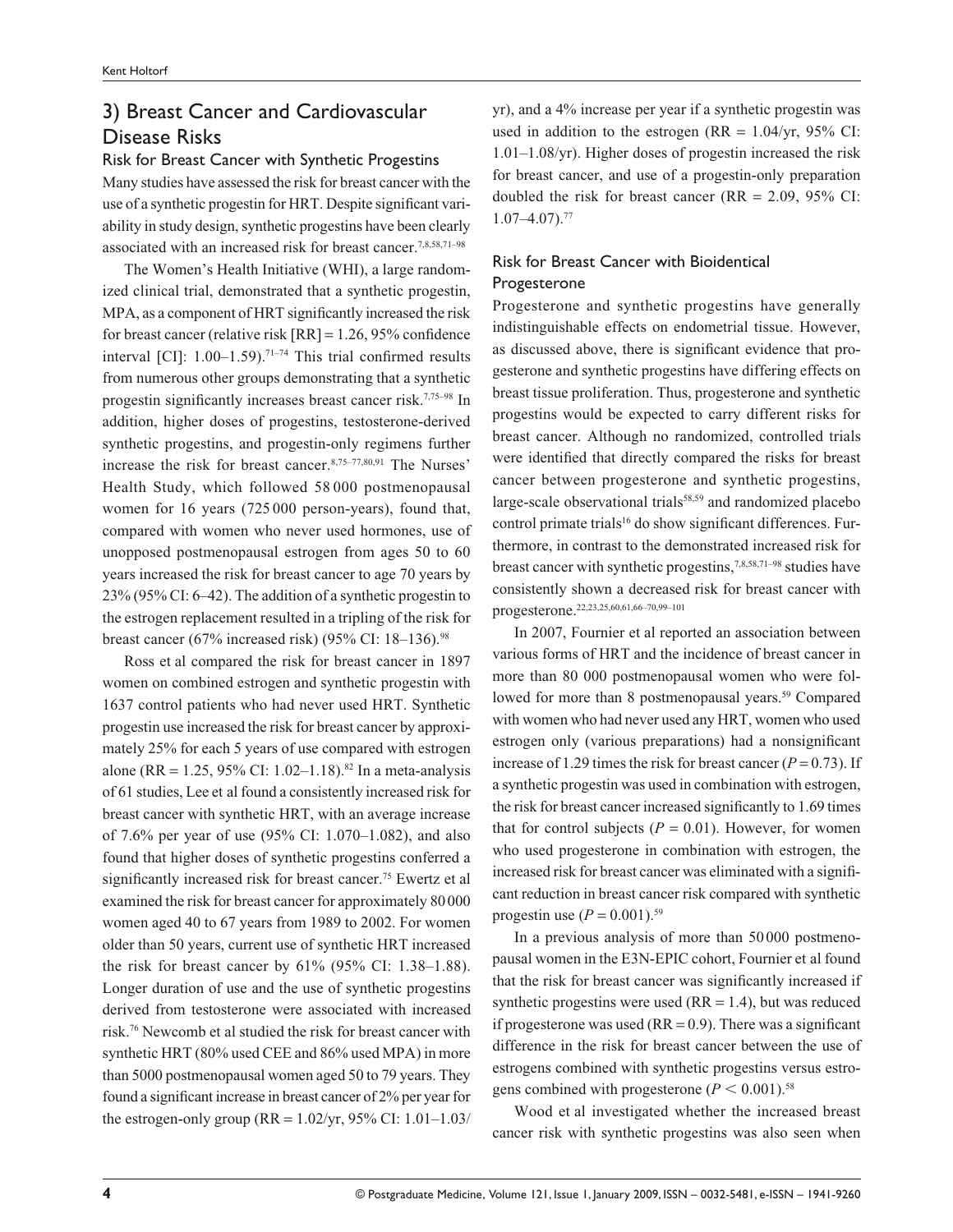The Bioidentical Hormone Debate

progesterone was used.16 Postmenopausal primates were given placebo, estradiol, estradiol and MPA, and estradiol and bioidentical progesterone, with each treatment for 2 months with a 1-month washout period. Ki67 expression is a biomarker for lobular and ductal epithelial proliferation in the postmenopausal breast and is an important prognostic indicator in human breast cancer.<sup>102</sup> Compared with placebo, significantly increased proliferation was found with the combination of estrogen and MPA in both lobular ( $P = 0.009$ ) and ductal  $(P = 0.006)$  tissue, but was not seen with the combination of estrogen and progesterone. Intramammary gene expressions of the proliferation markers Ki67 and cyclin B1 were also higher after treatment with estrogen and MPA  $(4.9\text{-}fold increase, P = 0.007 and 4.3\text{-}fold increase, P = 0.002,$ respectively) but not with estrogen and progesterone. Inoh et al investigated the protective effect of progesterone and tamoxifen on estrogen- and diethylstilbestrol-induced breast cancer in rats. The induction rate, multiplicity, and size of estrogen-induced mammary tumors were significantly reduced by simultaneous administration of either tamoxifen or progesterone.<sup>25</sup>

Chang et al examined the effects of estrogen and progesterone on women prior to breast surgery in a double-blind, placebo-controlled study in which patients were given placebo, estrogen, transdermal progesterone, or estrogen and transdermal progesterone for 10 to 13 days before breast surgery. Estrogen increased cell proliferation rates by 230%  $(P < 0.05)$ , but progesterone decreased cell proliferation rates by 400% ( $P < 0.05$ ). Progesterone, when given with estradiol, inhibited the estrogen-induced breast cell proliferation.22 Similarly, in a randomized, double-blind study, Foidart et al also showed that progesterone eliminated estrogen-induced breast cell proliferation  $(P = 0.001)$ .<sup>23</sup>

A prospective epidemiological study demonstrated a protective role for progesterone against breast cancer.<sup>99</sup> In this study, 1083 women who had been treated for infertility were followed for 13 to 33 years. The premenopausal risk for breast cancer was 5.4 times higher in women who had low progesterone levels compared with those with normal levels (95% CI: 1.1–49). The result was significant, despite the fact that the high progesterone group had significantly more risk factors for breast cancer than the low progesterone group, highlighting the importance of this parameter. Moreover, there were 10 times as many deaths from cancer in the low progesterone group compared with those with normal progesterone levels  $(95\% \text{ CI: } 1.3-422).^{99}$  Women with low progesterone have significantly worse breast cancer

survival rates than those with more optimal progesterone levels.100,101

In a prospective study, luteal phase progesterone levels in 5963 women were measured and compared with subsequent risk for breast cancer. Progesterone was inversely associated with breast cancer risk for the highest versus lowest tertile (RR =  $0.40$ ,  $95\%$  CI:  $0.15-1.08$ , *P* for trend =  $0.077$ ). This trend became significant in women with regular menses, which allowed for more accurate timing of collection  $(RR = 0.12, 95\% \text{ CI: } 0.03 - 0.52, P = 0.005).$ <sup>61</sup> Other casecontrol studies also found such a relationship.<sup>66–70</sup>

Peck et al conducted a nested case-control study to examine third-trimester progesterone levels and maternal risk of breast cancer in women who were pregnant between 1959 and 1966. Cases  $(n = 194)$  were diagnosed with in situ or invasive breast cancer between 1969 and 1991. Controls  $(n = 374)$  were matched to cases by age at the time of index pregnancy using randomized recruitment. Increasing progesterone levels were associated with a decreased risk of breast cancer. Relative to those with progesterone levels in the lowest quartile  $(< 124.25 \text{ ng/mL})$ , those in the highest quartile  $( > 269.97$  ng/mL) had a 50% reduction in the incidence of breast cancer ( $RR = 0.49$ ,  $CI 0.22-1.1$ ,  $P$  for trend  $= 0.08$ ). The association was stronger for cancers diagnosed at or before age 50 years (RR = 0.3, CI: 0.1–0.9, *P* for trend = 0.04).<sup>60</sup> Preeclampsia, with its associated increased progesterone levels, is also associated with a reduced risk for breast cancer.<sup>103-105</sup>

#### Estriol and the Risk for Breast Cancer

Estrogen effects are mediated through 2 different estrogen receptors: estrogen receptor-alpha ( $ER-\alpha$ ) and estrogen receptor-beta (ER- $\beta$ ).<sup>106–111</sup> Estrogen receptor- $\alpha$  promotes breast cell proliferation, while  $ER-\beta$  inhibits proliferation and prevents breast cancer development via G2 cell cycle arrest.106,112–117

Estradiol equally activates ER- $\alpha$  and ER- $\beta$ , while estrone selectively activates ER- $\alpha$  at a ratio of 5:1.<sup>118,119</sup> In contrast, estriol selectively binds  $ER-\beta$  at a ratio of 3:1.<sup>118,119</sup> This unique property of estriol, in contrast to the selective  $ER-\alpha$ binding by other estrogens,<sup>107,118–121</sup> imparts to estriol a potential for breast cancer prevention,<sup>59,122–125</sup> while other estrogens would be expected to promote breast cancer.<sup>106,112–115,126</sup> As well as selectively binding  $ER-\alpha$ , CEE components are potent downregulators of  $ER-<sub>0</sub>$  receptors.<sup>114</sup> Whether this activity is unique to CEE is unclear, but it could potentially increase carcinogenic properties.

Furthermore, synthetic progestins synergistically downregulate ER- $\beta$  receptors,<sup>114</sup> a possible mechanism underlying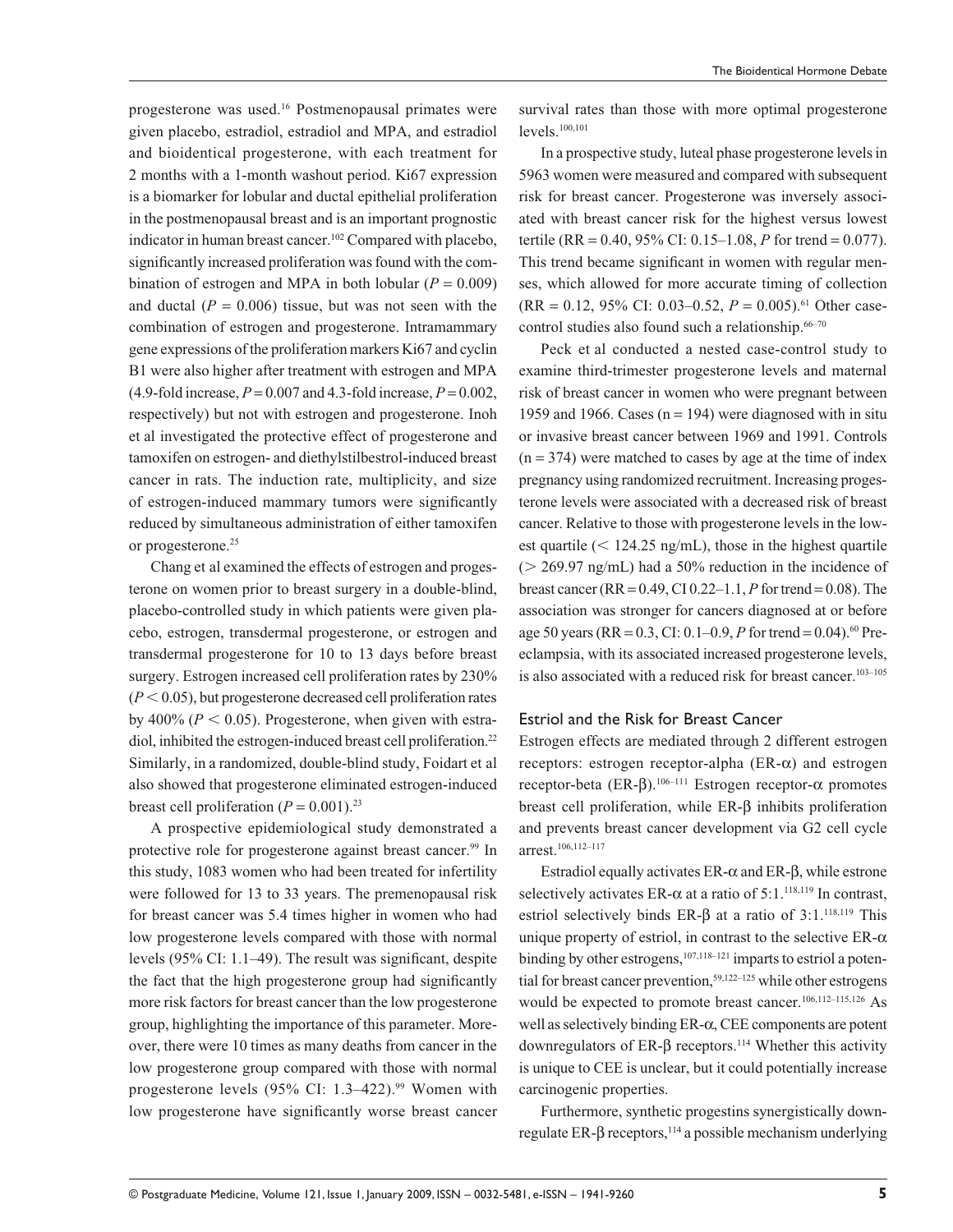the breast-cancer-promoting effect of CEE in conjunction with synthetic progestins. Conjugated equine estrogens also contains at least one particularly potent carcinogenic estrogen, 4-hydroxy-equilenin, which promotes cancer by inducing DNA damage.<sup>127-131</sup>

Because of its differing effects on  $ER-\alpha$  and  $ER-\beta$ , we would expect that estriol would be less likely to induce proliferative changes in breast tissue and to be associated with a reduced risk of breast cancer.40,59,80,103–105,122–125,132–144 Only one in vitro study on an estrogen receptor-positive breast cancer tissue cell line demonstrated a stimulatory effect of estriol as well as for estrone and estradiol.<sup>145</sup> Melamed et al demonstrated that, when administered with estradiol, estriol may have a unique ability to protect breast tissue from excessive estrogen-mediated stimulation. Acting alone, estriol is a weak estrogen, but when given with estradiol, it functions as an antiestrogen. Interestingly, estriol competitively inhibits estradiol binding and also inhibits activated receptor binding to estrogen response elements, which limits transcription.<sup>135</sup> Patentable estriol-like selective estrogen receptors modulators (SERMs) are being developed to prevent and treat breast cancer.<sup>106,112,113,115</sup>

Estriol and progesterone levels dramatically increase during pregnancy (an approximate 15-fold increase in progesterone and a 1000-fold increase in estriol), and postpartum women continue to produce higher levels of estriol than nulliparous women.136 This increased exposure to progesterone and estriol during and after pregnancy confers a significant long-term reduction in the risk for breast cancer.<sup>40,103-105,136-141</sup> If these substances were carcinogenic, it would be expected that pregnancy would increase the risk for breast cancer rather than protect against it. Urinary estriol levels in postmenopausal women show an inverse correlation with the risk for breast cancer in many,  $^{125,132-134,142,143,146}$  but not all, studies.<sup>147</sup>

Lemon et al demonstrated that estriol and/or tamoxifen, as opposed to other estrogens, prevented the development of breast cancer in rats after the administration of carcinogens.123,124 Mueck et al compared the proliferative effects of different estrogens on human breast cancer cells when combined with progesterone or synthetic progestins.<sup>24</sup> They found that progesterone inhibited breast cancer cell proliferation at higher estrogen levels, but that synthetic progestins had the potential to stimulate breast cancer cell proliferation when combined with the synthetic estrogens equilin or 17-alpha-dihydroequilin, which are major components of CEE. This demonstrates a mechanism for the particularly marked increased risk for breast cancer when CEE is combined with a synthetic progestin.

In a large study of more than 30 000 women by Bakken et al, the use of estrogen-only HRT increased the risk of breast cancer compared with that in nonusers  $(RR = 1.8, 95\%$ CI: 1.1–2.9). The addition of a synthetic progestin further increased breast cancer risk  $(RR = 2.5, 95\% \text{ CI: } 1.9-3.2)$ while the use of an estriol-containing preparation was not associated with the risk of breast cancer that was seen with other preparations (RR = 1.0, 95% CI: 0.4–2.5).<sup>144</sup>

In a large case-control study of 3345 women aged 50 to 74 years, the use of estrogen only, estrogen and synthetic progestin, or progestin only was associated with a significantly increased risk of breast cancer  $(RR = 1.94,$ 95% CI:  $1.47-2.55$ ; RR = 1.63, CI:  $1.37-1.94$ ; and RR = 1.59, CI: 1.05–2.41, respectively). The risk of breast cancer among estriol users was, however, not appreciably different than among nonusers ( $RR = 1.10$ , CI: 0.95–1.29).<sup>80</sup> Large-scale randomized control trials are needed to quantify the effects of estriol in the risk of breast cancer.

### Cardiovascular Risk with Synthetic Progestins versus Progesterone

The WHI study demonstrated that the addition of MPA to Premarin® (a CEE) resulted in a substantial increase in the risk of heart attack and stroke.71–73 This outcome with MPA is not surprising because synthetic progestins produce negative cardiovascular effects and negate the cardioprotective effects of estrogen.71,73,148–172 Progesterone, in contrast, has the opposite effect because it maintains and augments the cardioprotective effects of estrogen, thus decreasing the risk for heart attack and stroke.148–151,153,155,157,162,165,167,173–178

One mechanism contributing to these opposing effects for cardiovascular risk is the differing effects on lipids. Medroxyprogesterone acetate and other synthetic progestins generally negate the positive lipid effects of estrogen and show a consistent reduction in HDL, $^{148,153-159,163}$  the most important readily measured determinant of cardioprotection, while progesterone either maintains or augments estrogen's positive lipid and HDL effects.<sup>148,154,155,157,173,176</sup> For instance, the PEPI trial, a long-term randomized trial of HRT, compared a variety of cardiovascular effects including lipid effects of both MPA and progesterone in combination with CEE. While all regimens were associated with clinically significant improvements in lipoprotein levels, many of estrogen's beneficial effects on HDL-C were negated with the addition of MPA. The addition of progesterone to CEE, however, was associated with significantly higher HDL-C levels than with MPA and CEE (a notable sparing of estrogen's beneficial effects)  $(P < 0.004)$ .<sup>154</sup>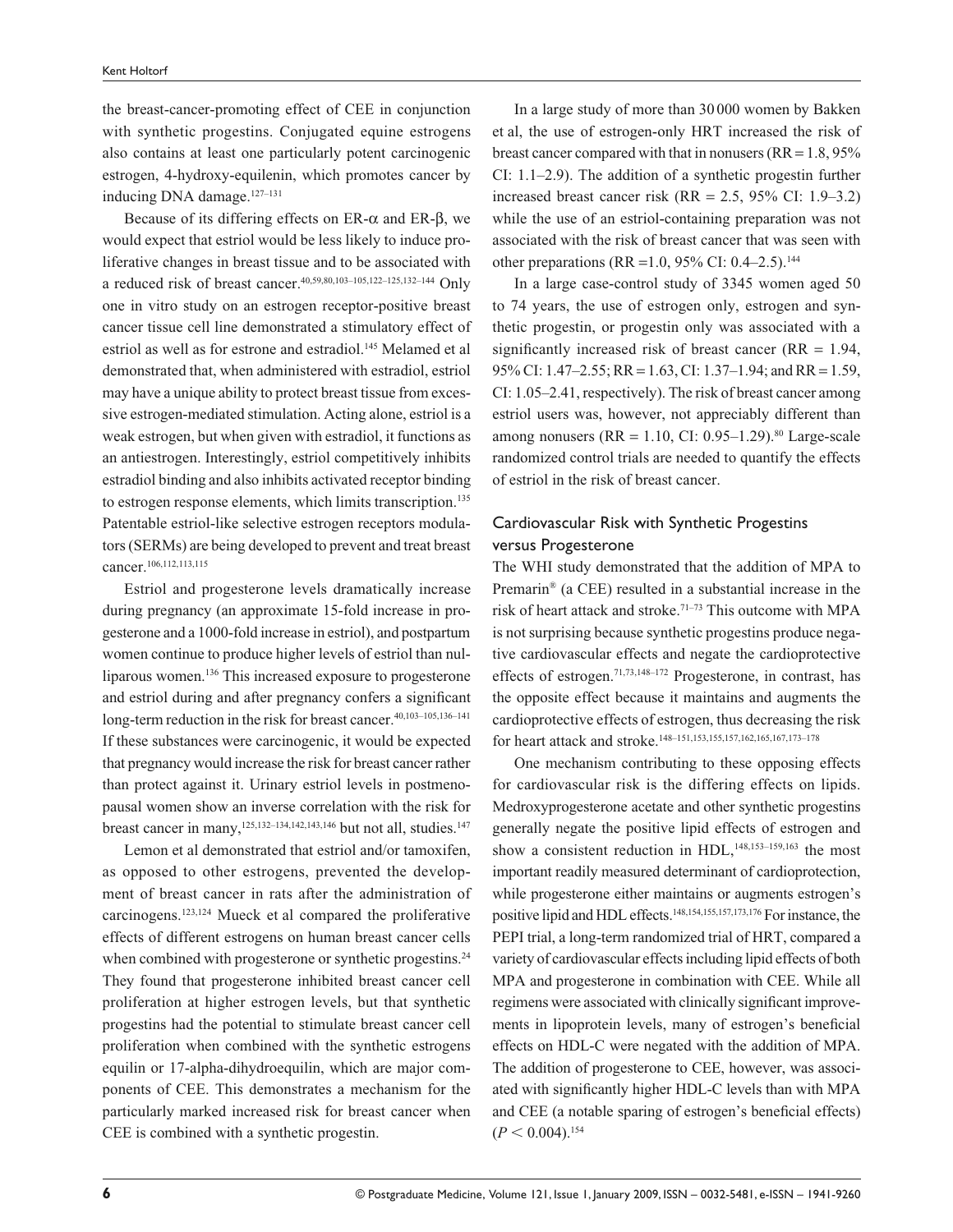Fahraeus et al compared the lipid effects of synthetic progestins with progesterone in 26 postmenopausal women who had been receiving cutaneous estradiol for 3 to 6 months. Women received either  $120 \mu$ g of l-norgestrel or 300 mg of progesterone sequentially for another 6 months. Compared with the use of progesterone, l-norgestrel resulted in significant reductions in HDL and HDL-2  $(P < 0.05)$ .<sup>155</sup>

Ottosson et al compared the lipid effects of estrogen when combined with either of 2 synthetic progestins, or bioidentical progesterone.148 Menopausal women were initially treated with 2 mg estradiol valerate (cyclical) for 3 cycles, and then were randomized to receive MPA, levonorgestrel, or progesterone. Serum lipids and lipoproteins were analyzed during the last days of the third, fourth, and sixth cycles. Those receiving estrogen combined with levonorgestrel had a significant reduction in HDL and HDL subfraction 2 (18% and 28%, respectively;  $P < 0.01$ ), as did those receiving MPA (8% and 17%, respectively;  $P < 0.01$ ). Conversely, there were no significant changes seen in the HDL and HDL subfraction levels with the use of progesterone.<sup>148</sup> Furthermore, a randomized trial by Saarikoski et al which compared the lipid effects in women using the synthetic progestin norethisterone and progesterone, those on synthetic progestin had a significant decrease in HDL, whereas those using progesterone had no decrease in HDL  $(P < 0.001)$ .<sup>153</sup>

A number of studies have shown that coronary artery spasm, which increases the risk for heart attack and stroke, is reduced with the use of estrogen and/or progesterone.<sup>149–151-</sup> ,174,179,180 However, the addition of MPA to estrogen has the opposite effect, resulting in vasoconstriction,<sup>149–151,174</sup> thus increasing the risk for ischemic heart disease. Minshall et al compared coronary hyperreactivity by infusing a thromboxane A2 mimetic in primates, which were administered estradiol along with MPA or progesterone. When estradiol was given with progesterone, the coronary arteries were protected against induced spasm. However, the protective effect was lost when MPA was used instead of progesterone.<sup>149</sup>

Miyagawa et al also compared the reactivity of coronary arteries in primates pretreated with estradiol combined with either progesterone or MPA. None of the animals treated with bioidentical progesterone experienced vasospasm, while all of those treated with MPA showed significant vasospasm.151 Mishra et al<sup>150</sup> also found that progesterone protected against coronary hyperreactivity, while MPA had the opposite effect and induced coronary constriction.

In a blinded, randomized, crossover study, the effects of estrogen and progesterone were compared with estrogen and MPA on exercise-induced myocardial ischemia in postmenopausal women with coronary artery disease. Women were treated with estradiol for 4 weeks and then randomized to receive either progesterone or MPA along with estradiol. After 10 days on the combined treatment, the patients underwent a treadmill test. Patients were then crossed over to the opposite treatment, and the treadmill exercise was repeated. Exercise time to myocardial ischemia was significantly increased in the progesterone group compared with the MPA group  $(P < 0.001)$ .<sup>162</sup>

Adams et al $152,175$  examined the cardioprotective effects of CEE and progesterone versus CEE and MPA in primates fed atherogenic diets for 30 months. The CEE and progesterone combination resulted in a 50% reduction in atherosclerotic plaques in the coronary arteries  $(P < 0.05)$ .<sup>175</sup> This result was independent of changes in lipid concentrations. However, when MPA was combined with the CEE, almost all the cardioprotective effect (atherosclerotic plaque reduction) was reversed  $(P < 0.05)$ .<sup>152</sup> Other studies have shown that progesterone by itself,<sup>167,177,181</sup> or in combination with estrogen,<sup>152,175,177</sup> inhibits atherosclerotic plaque formation. Synthetic progestins, in contrast, have a completely opposite effect: they promote atherosclerotic plaque formation and prevent the plaque-inhibiting and lipid-lowering actions of estrogen.152,164,166

Transdermal estradiol, when given with or without oral progesterone, has no detrimental effects on coagulation and no observed increased risk for venous thromboembolism (VTE).161,182–184 This result is in contrast to an increased risk for VTE with CEE, with or without synthetic progestin, which significantly increases the risk for VTE, whether both are given orally (eg, oral estrogen and oral synthetic progestin), $71,73,160,171$  as transdermal estrogen and oral synthetic progestin,161 or both estrogen and synthetic progestin given transdermally.185,186 Canonico et al compared the risk for VTE with different forms of HRT in 271 cases and 610 controls. They found that transdermal estradiol and oral progesterone or pregnane derivatives (progestins derived from progesterone) were not associated with VTE risk  $(RR = 0.7; 95\%$ CI:  $0.3-1.9$  and RR =  $0.9$ ;  $95\%$  CI:  $0.4-2.3$ , respectively). In contrast, the use of nonpregnane derivatives increased VTE risk 4-fold (RR = 3.9; 95% CI: 1.5–10).<sup>161</sup>

Medroxyprogesterone acetate also has undesirable intrinsic glucocorticoid activity,<sup>187,188</sup> whereas progesterone does not have such negative effects and is a competitive inhibitor of aldosterone, which is generally a desirable effect.<sup>189</sup> No changes in blood pressure are observed with progesterone in normotensive postmenopausal women, but a slight reduction in blood pressure is shown in hypertensive women.<sup>190,191</sup>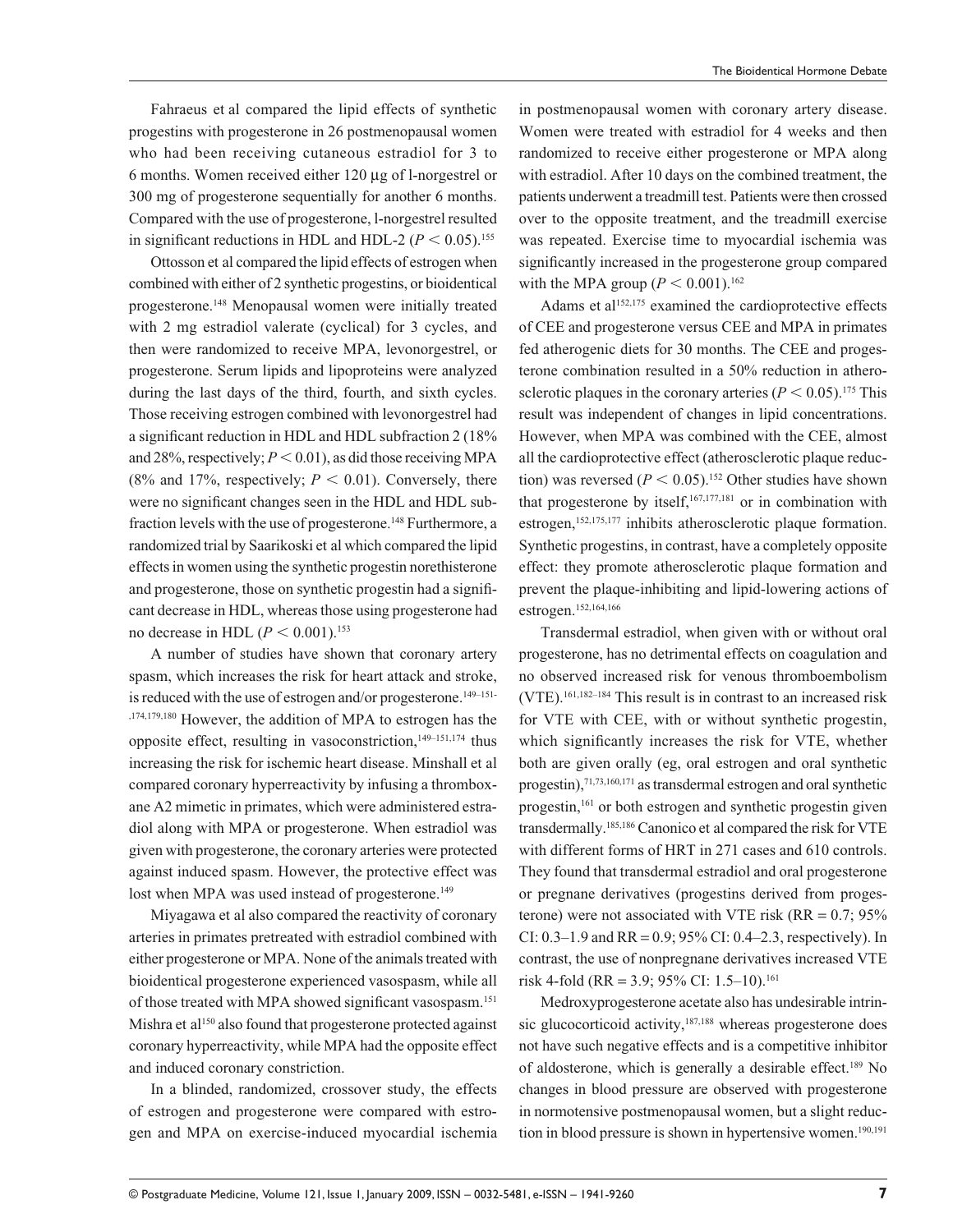Synthetic progestins can significantly increase insulin resistance,167–170,191 when compared with estrogen and progesterone.169,170,191

The expression of vascular cell adhesion molecule-1 (VCAM-1) is one of the earliest events in the atherogenic process. Otsuki et al compared the effects of progesterone and MPA on VCAM-1 expression and found that progesterone inhibited VCAM-1. No such effect was observed with MPA  $(P < 0.001).$ <sup>165</sup>

## **Discussion**

Physicians must translate both basic science results and clinical outcomes to decide on the safest, most efficacious treatment for patients. Evidence-based medicine involves the synthesis of all available data when comparing therapeutic options for patients. Evidence-based medicine does not mean that data should be ignored until a randomized control trial of a particular size and duration is completed. Rather, it demands an assessment of the current available data to decide which therapies are likely to carry the greatest benefits and the lowest risks for patients.

Progesterone, compared with MPA, is associated with greater efficacy, patient satisfaction, and quality of life. More importantly, molecular differences between synthetic progestins and progesterone result in differences in their pharmacological effects on breast tissue. Some of the procarcinogenic effects of synthetic progestins contrast with the anticarcinogenic properties of progesterone, which result in disparate clinical effects on the risk of breast cancer. Progesterone has an antiproliferative, antiestrogenic effect on both the endometrium and breast tissue, while synthetic progestins have antiproliferative, antiestrogenic effects on endometrial tissue, but often have a proliferative estrogenic effect on breast tissue. Synthetic progestins show increased estrogen-induced breast tissue proliferation and a risk for breast cancer, whereas progesterone inhibits breast tissue proliferation and reduces the risk for breast cancer.

Until recently, estriol was available in the United States as a compounded prescription, but was banned in January 2008 by the FDA, which stated that it was a new, unapproved drug with unknown safety and effectiveness, although its symptomatic efficacy is generally not in question.<sup>192-196</sup> The FDA has not received a single report of an adverse event in more than 30 years of estriol use. Estriol is also the subject of a US Pharmacopeia monograph. The FDA Modernization Act of 1997 clearly indicated that drugs with a US Pharmacopeia monograph could be compounded. It appears that the FDA took action, not because estriol is at least as safe and effective as current estrogens on the market, but in response to what was considered unsupported claims that estriol was safer than current forms of estrogen replacement and because there is no standardized dose. Estriol has unique physiologic properties associated with a reduction in the risk of breast cancer, and combining estriol with estradiol in hormone replacement preparations would be expected to decrease the risk for breast cancer.

In cardiovascular disease, synthetic progestins, as opposed to progesterone, negate the beneficial lipid and vascular effects of estrogen. Transdermal bioidentical estrogen and progesterone are associated with beneficial cardiovascular and metabolic effects compared with the use of CEE and synthetic progestins.

Based on both physiological results and clinical outcomes, current evidence demonstrates that bioidentical hormones are associated with lower risks than their nonbioidentical counterparts. Until there is evidence to the contrary, current evidence dictates that bioidentical hormones are the preferred method of HRT.

## **Conclusion**

A thorough review of the medical literature supports the claim that bioidentical hormones have some distinctly different, often opposite, physiological effects to those of their synthetic counterparts. With respect to the risk for breast cancer, heart disease, heart attack, and stroke, substantial scientific and medical evidence demonstrates that bioidentical hormones are safer and more efficacious forms of HRT than commonly used synthetic versions. More randomized control trials of substantial size and length will be needed to further delineate these differences.

## **Acknowledgments**

The author wishes to thank Duaine Jackola, PhD, of ScienceDocs for his editing contribution.

# **Conflict of Interest Statement**

Kent Holtorf, MD discloses no conflicts of interest.

#### **References**

 1. The Endocrine Society. Bioidentical Hormones Position Statement, October 2006. http://www.endo-society.org/publicpolicy/policy/upload/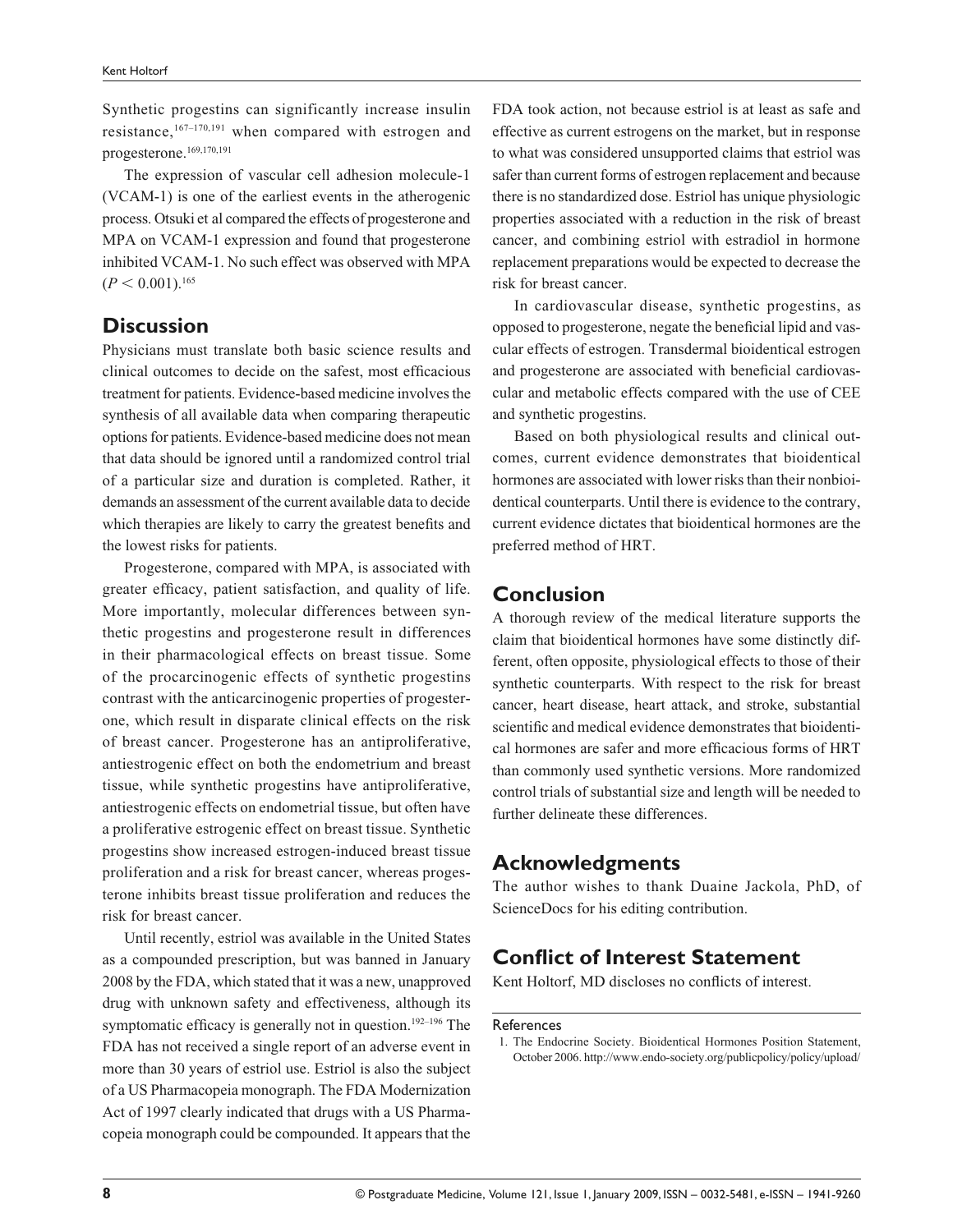BH\_Position\_Statement\_final\_10\_25\_06\_w\_Header.pdf. Accessed January 21, 2008.

- 2. Fitzpatrick LA, Pace C, Witta B. Comparison of regimens containing oral micronized progesterone of medroxyprogesterone acetate on quality of life in postmenopausal women: a cross-sectional survey. *J Womens Health Gend Based Med.* 2000;9(4):381–387.
- 3. Cummings JA, Brizendine L. Comparison of physical and emotional side effects of progesterone or medroxyprogesterone in early postmenopausal women. *Menopause.* 2002;9:253–263.
- 4. Lindenfeld EA, Langer RD. Bleeding patterns of the hormone replacement therapies in the postmenopausal estrogen and progestin interventions trial. *Obstet Gynecol.* 2002;100(5 pt 1):853–863.
- 5. Greendale GA, Reboussin BA, Hogan P, et al. Symptom relief and side effects of postmenopausal hormones: results from the Postmenopausal Estrogen/Progestin Interventions Trial. *Obstet Gynecol.* 1998;92(6):982–988.
- 6. Hargrove JT, Maxon WS, Wentz AC, Burnett LS. Menopausal hormone replacement therapy with continuous daily oral mircronized progesterone. *Obstet Gynecol.* 1989;73(4):606–612.
- 7. de Lignières B. Effects of progestogens on the postmenopausal breast. *Climacteric.* 2002;5(3):229–235.
- 8. Campagnoli C, Clavel-Chapelon F, Kaaks R, Peris C, Berrino F. Progestins and progesterone in hormone replacement therapy and the risk of breast cancer. *J Steroid Biochem Mol Biol.* 2005;96(2):95–108.
- 9. Ory K, Lebeau J, Levalois C, et al. Apoptosis inhibition mediated by medroxyprogesterone acetate treatment of breast cancer cell lines. *Breast Cancer Res Treat.* 2001;68(3):187–198.
- 10. Hofseth LJ, Raafat AM, Osuch JR, Pathak DR, Slomski CA, Haslam SZ. Hormone replacement therapy with estrogen or estrogen plus medroxyprogesterone acetate is associated with increased epithelial proliferation in the normal postmenopausal breast. *J Clin Endocrinol Metab.* 1999;84(12):4559–4565.
- 11. Jeng MH, Parker CJ, Jordan VC. Estrogenic potential of progestins in oral contraceptives to stimulate human breast cancer cell proliferation. *Cancer Res.* 1992;52(23):6539–6546.
- 12. Kalkhoven E, Kwakkenbos-Isbrücker L, de Laat SW, van der Saag PT, van der Burg B. Synthetic progestins induce proliferation of breast tumor cell lines via the progesterone or estrogen receptor. *Mol Cell Endocrinol.* 1994;102(1–2):45–52.
- 13. Papa V, Reese CC, Brunetti A, Vigneri R, Siiteri PK, Goldfine ID. Progestins increase insulin receptor content and insulin stimulation of growth in human breast carcinoma cells. *Cancer Res.* 1990;50(24):7858–7862.
- 14. Hissom JR, Moore MR. Progestin effects on growth in the human breast cancer cell line T-47D—possible therapeutic implications. *Biochem Biophys Res Commun.* 1987;145(2):706–711.
- 15. Catherino WH, Jeng MH, Jordan VC. Norgestrel and gestodene stimulate breast cancer cell growth through an oestrogen receptor mediated mechanism. *Br J Cancer.* 1993;67(5):945–952.
- 16. Wood CE, Register TC, Lees CJ, Chen H, Kimrey S, Cline JM. Effects of estradiol with micronized progesterone or medroxyprogesterone acetate on risk markers for breast cancer in postmenopausal monkeys. *Breast Cancer Res Treat.* 2007;101(2):125–134.
- 17. Cline JM, Soderqvist G, von Schoultz E, Skoog L, von Schoultz B. Effects of conjugated estrogens, medroxyprogesterone acetate, and tamoxifen on the mammary glands of macaques. *Breast Cancer Res Treat.* 1998;48(3):221–229.
- 18. Cline JM, Soderqvist G, von Schoultz E, Skoog L, von Schoultz B. Effects of hormone replacement therapy on the mammary gland of surgically postmenopausal cynomolgus macaques. *Am J Obstet Gynecol.* 1996;174(1 pt 1):93–100.
- 19. Braunsberg H, Coldham NG, Wong W. Hormonal therapies for breast cancer: can progestogens stimulate growth? *Cancer Lett.* 1986;30(2):213–218.
- 20. van der Burg B, Kalkhoven E, Isbrücker L, de Laat SW. Effects of progestins on the proliferation of estrogen-dependent human breast

cancer cells under growth factor-defined conditions. *J Steroid Biochem Mol Biol.* 1992;42(5):457–465.

- 21. Saitoh M, Ohmichi M, Takahashi K, et al. Medroxyprogesterone acetate induces cell proliferation through up-regulation of cyclin D1 expression via phosphatidylinositol 3-kinase/Akt/nuclear factor-kappaB cascade in human breast cancer cells. *Endocrinology.* 2005;146(11):4917–4925.
- 22. Chang KJ, Lee TY, Linares-Cruz G, Fournier S, de Ligniéres B. Influences of percutaneous administration of estradiol and progesterone on human breast epithelial cell cycle in vivo. *Fertil Steril.* 1995;63(4):785–791.
- 23. Foidart JM, Colin C, Denoo X, et al. Estradiol and progesterone regulate the proliferation of human breast epithelial cells. *Fertil Steril.* 1998;69(5):963–969.
- 24. Mueck AO, Seeger H, Wallwiener D. Comparison of proliferative effects of estradiol and conjugated equine estrogens on human breast cancer cells and impact of continuous combined progestogen addition. *Climacteric.* 2003;6(3):221–227.
- 25. Inoh A, Kamiya K, Fujii Y, Yokoro K. Protective effects of progesterone and tamoxifen in estrogen induced mammary carcinogenesis in ovariectomized W/Fu rats. *Jpn J Cancer Res.* 1985;76(8):699–704.
- 26. Barrat J, de Lignieres B, Marpeau L, et al. Effect in vivo de l'adminstration locale de progesterone sur l'activite mitotique des glaactorphores humains. [The in vivo effect of the local administration of progesterone on the mitotic activity of human ductal breast tissue. Results of a pilot study.] *J Gynecol Obstet Biol Reprod (Paris).* 1990;19(3):269–274.
- 27. Malet C, Spritzer P, Guillaumin D, Kuttenn F. Progesterone effect on cell growth, ultrastructural aspect and estradiol receptors of normal breast epithelial (HBE) cells in culture. *J Steroid Biochem Mol Biol.* 2000;73(3–4):171–181.
- 28. Mauvais-Jarvis P, Kuttenn F, Gompel A. Antiestrogen action of progesterone in breast tissue. *Breast Cancer Res Treat.* 1986;8(3):179–188.
- 29. Soderqvist G, von Schoultz B, Tani E, Skoog L. Estrogen and progesterone receptor content in breast epithelial cells from healthy women during the menstrual cycle. *Am J Obstet Gynecol.* 1993;168(3 pt 1):874–879.
- 30. Formby B, Wiley TS. Progesterone inhibits growth and induces apoptosis in breast cancer cells: inverse effects on Bcl-2 and p53. *Ann Clin Lab Sci.* 1998;28(6):360–369.
- 31. Formby B, Wiley TS. Bcl-2, survivin and variant CD44 v7–v10 are downregulated and p53 is upregulated in breast cancer cells by progesterone: inhibition of cell growth and induction of apoptosis. *Mol Cell Biochem.* 1999;202(1–2):53–61.
- 32. Groshong SD, Owen GI, Grimison B, et al. Biphasic regulation of breast cancer cell growth by progesterone: role of the cyclindependent kinase inhibitors, p21 and p27(Kip1). *Mol Endocrinol.* 1997;11(11):1593–1607.
- 33. Segaloff A. Inhibition by progesterone of radiation-estrogen-induced mammary cancer in the rat. *Cancer Res.* 1973;33(5):1136–1137.
- 34. Schmidt M, Renner C, Löffler G. Progesterone inhibits glucocorticoiddependent aromatase induction in human adipose fibroblasts. *J Endocrinol.* 1998;158(3):401–407.
- 35. Jordan VC, Jeng MH, Catherino WH, Parker CJ. The estrogenic activity of synthetic progestins used in oral contraceptives. *Cancer.* 1993;71(4 suppl):1501–1505.
- 36. Botella J, Duranti E, Viader V, Duc I, Delansorne R, Paris J. Lack of estrogenic potential of progesterone- or 19-nor-progesterone-derived progestins as opposed to testosterone or 19-nor-testosteorne derivatives on endometrial Ishikawa cells. *J Steroid Biochem Mol Biol.* 1995;55(1):77–84.
- 37. Botella J, Duc I, Delansorne R, Paris J, Lahlou B. Regulation of rat uterine steroid receptors by nomegestrol acetate, a new 19-nor-progesterone derivative. *J Pharmacol Exp Ther.* 1989;248(2):758–761.
- 38. Markiewicz L, Hochberg RB, Gurpide E. Intrinsic estrogenicity of some progestogenic drugs. *J Steroid Biochem Mol Biol.* 1992;41(1):53–58.
- 39. Rabe T, Bohlmann MK, Rehberger-Schneider S, Prifti S. Induction of estrogen receptor-alpha and -beta activities by synthetic progestins. *Gynecol Endocrinol.* 2000;14(2):118–126.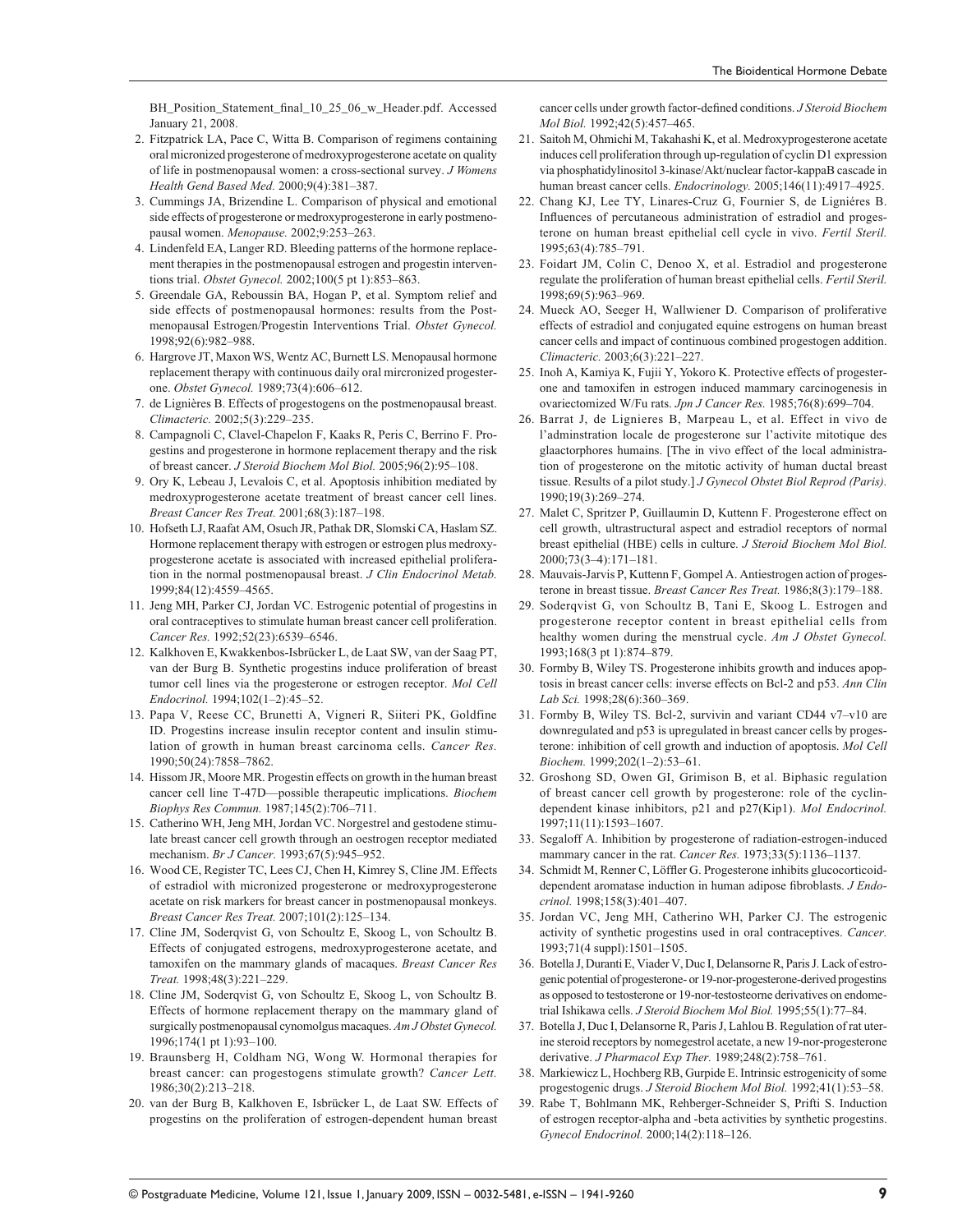- 40. Campagnoli C, Abba C, Ambroggio S, Peris C. Pregnancy, progesterone and progestins in relation to breast cancer risk. *J Steroid Biochem Mol Biol.* 2005;97(5):441–450.
- 41. Seeger H, Mueck AO, Lippert TH. Effect of norethisterone acetate on estrogen metabolism in postmenopausal women. *Horm Metab Res.* 2000;32(10):436–439.
- 42. Coldham NG, James VH. A possible mechanism for increased breast cell proliferation by progestins through increased reductive 17 beta-hydroxysteroid dehydrogenase activity. *Int J Cancer.* 1990;45(1):174–178.
- 43. Xu B, Kitawaki J, Koshiba H, et al. Differential effects of progestogens, by type and regimen, on estrogen-metabolizing enzymes in human breast cancer cells. *Maturitas.* 2007;56(2):142–152.
- 44. Prost-Avallet O, Oursin J, Adessi GL. In vitro effect of synthetic progestogens on estrone sulfatase activity in human breast carcinoma. *J Steroid Biochem Mol Biol.* 1991;39(6):967–973.
- 45. Pasqualini JR. Differential effects of progestins on breast tissue enzymes. *Maturitas.* 2003;46:45–54.
- 46. Pollow K, Boquoi E, Baumann J, Schmidt-Gollwitzer M, Pollow B. Comparison of the in vitro conversion of estradiol-17 beta to estrone of normal and neoplastic human breast. *Mol Cell Endocrinol.* 1977;6(4–5):333–348.
- 47. Fournier S, Kuttenn F, de Cicco F, Baudot N, Malet C, Mauvais-Jarvis P. Estradiol 17 beta-hydroxysteroid dehydrogenase activity in human breast fibroadenomas. *J Clin Endo Metab.* 1982;55(3):428–433.
- 48. Giangrande PH, Kimbrel EA, Edwards DP, McDonnell DP. The opposing transcriptional activities of the two isoforms of the human progesterone receptor are due to differential cofactor binding. *Mol Cell Biol.* 2000;20(9):3102–3115.
- 49. Wei LL, Gonzalez-Aller C, Wood WM, Miller LA, Horwitz KB. 5'-Heterogeneity in human progesterone receptor transcripts predicts a new amino-terminal truncated "C"-receptor and unique A-receptor messages. *Mol Endocrinol.* 1990;4(12):1833–1840.
- 50. Mote PA, Bartow S, Tran N, Clarke CL. Loss of co-ordinate expression of progesterone receptors A and B is an early event in breast carcinogenesis. *Breast Cancer Res Treat.* 2002;72(2):163–172.
- 51. Graham JD, Clarke C. Expression and transcriptional activity of progesterone receptor A and progesterone receptor B in mammalian cells. *Breast Cancer Res.* 2002;4(5):187–190.
- 52. Kastner P, Krust A, Turcotte B, et al. Two distinct estrogen-regulated promoters generate transcripts encoding the two functionally different human progesterone receptor forms A and B. *EMBO J.* 1990;9(5):1603–1614.
- 53. Mote P, Clarke C. Relative expression of progesterone receptors A and B in premalignant and invasive breast lesions. *Breast Cancer Res.* 2000;2(suppl 1):P2.01.
- 54. Hopp TA, Weiss HL, Hilsenbeck SG, et al. Breast cancer patients with progesterone receptor PR-A-rich tumors have poorer disease-free survival rates. *Clin Cancer Res.* 2004;10(8):2751–2760.
- 55. Isaksson E, Wang H, Sahlin L, von Schoultz B, Cline JM, von Schoultz E. Effects of long-term HRT and tamoxifen on the expression of progesterone receptors A and B in breast tissue form surgically postmenopausal cynomolgus macaques. *Breast Cancer Res Treat.* 2003;79(2):233–239.
- 56. Vereide AB, Kaino T, Sager G, Arnes M, Ørbo A. Effect of levonorgestrel IUD and oral medroxyprogesterone acetate on glandular and stromal progesterone receptors (PRA and PRB), and estrogen receptors (ER-alpha and ER-beta) in human endometrial hyperplasia. *Gynecol Oncol.* 2006;101(2):214–223.
- 57. Custodia-Lora N, Novillo A, Callard IP. Regulation of hepatic progesterone and estrogen receptors in the female turtle, Chrysemys picta: relationship to vitellogenesis. *Gen Comp Endocrinol.* 2004;136(2):232–240.
- 58. Fournier A, Berrino F, Riboli E, Avenel V, Clavel-Chapelon F. Breast cancer risk in relation to different types of hormone replacement therapy in the E3N-EPIC cohort. *Int J Cancer.* 2005;114:448–454.
- 59. Fournier A, Berrino F, Clavel-Chapelon F. Unequal risks for breast cancer associated with different hormone replacement therapies: results from the E3N cohort study. *Breast Cancer Res Treat.* 2008;107(1):103–111.
- 60. Peck JD, Hulka BS, Poole C, Savitz DA, Baird D, Richardson BE. Steroid hormone levels during pregnancy and incidence of maternal breast cancer. *Cancer Epidemiol Biomarkers Prev.* 2002;11(4):361– 368.
- 61. Micheli A, Muti P, Secreto G, et al. Endogenous sex hormones and subsequent breast cancer in premenopausal women. *Int J Cancer.* 2004;112(2):312–318.
- 62. Gottardis M, Ertürk E, Rose DP. Effects of progesterone administration on N-nitrosomethylurea-induced rat mammary carcinogenesis. *Eur J Cancer Clin Oncol.* 1983;19(10):1479–1484.
- 63. Grubbs CJ, Farnell DR, Hill DL, McDonough KC. Chemoprevention of N-nitroso-N-methylurea induced mammary cancers by pretreatment with 17 beta-estradiol and progesterone. *J Natl Cancer Inst.* 1985;74(4):927–931.
- 64. Kledzik GS, Bradley CJ, Meites J. Reduction of carcinogen-induced mammary cancer incidence in rats by early treatment with hormones or drugs. *Cancer Res,* 1974;34(11):2953–2956.
- 65. Welsch CH, Clemens JA, Meites J. Effects of multiple pituitary homografts or progesterone on 7,12-dimethylbenz[a]anthracene-induced mammary tumors in rats. *J Natl Cancer Inst.* 1968;41(2):465–478.
- 66. Bernstein L, Yuan JM, Ross RK, et al. Serum hormone levels in pre-menopausal Chinese women in Shanghai and white women in Los Angeles: results from two breast cancer case-control studies. *Cancer Causes Control.* 1990;1(1):51–58.
- 67. Drafta D, Schindler AE, Milcu SM, et al. Plasma hormones in pre- and postmenopausal breast cancer. *J Steroid Biochem.* 1980;13(7):793–802.
- 68. Malarkey WB, Schroeder LL, Stevens VC, James AG, Lanese RR. Twenty-four-hour preoperative endocrine profiles in women with benign and malignant breast disease. *Cancer Res.* 1977;37(12):4655–4659.
- 69. Meyer F, Brown JB, Morrison AS, MacMahon B. Endogenous sex hormones, prolactin, and breast cancer in premenopausal women. *J Natl Cancer Inst.* 1986;77(3):613–616.
- 70. Secreto G, Toniolo P, Berrino F, et al. Increased androgenic activity and breast cancer risk in premenopausal women. *Cancer Res.* 1984(12 pt 1); 44:5902–5905.
- 71. Rossouw JE, Anderson GL, Prentice RL, et al; Writing Group for the Women's Health Initiative Investigators. Risks and benefits of estrogen plus progestin in healthy postmenopausal women: principal results From the Women's Health Initiative randomized controlled trial. *JAMA.* 2002;288(3):321–333.
- 72. Anderson GL, Limacher M, Assaf AR, et al. Effects of conjugated equine estrogen in postmenopausal women with hysterectomy: the Women's Health Initiative randomized controlled trial. *JAMA.* 2004;291(14):1701–1712.
- 73. Chlebowski RT, Hendrix SL, Langer RD, et al. Influence of estrogen plus progestin on breast cancer and mammography in healthy postmenopausal women: the Women's Health Initiative Randomized Trial. *JAMA.* 2003;289(24):3243–3253.
- 74. Porch JV, Lee IM, Cook NR, Rexrode KM, Burin JE. Estrogen-progestin replacement therapy and breast cancer risk: the Women's Health Study (United States). *Cancer Causes Control.* 2002;13(9):847–854.
- 75. Lee SA, Ross RK, Pike MC. An overview of menopausal oestrogenprogestin hormone therapy and breast cancer risk. *Br J Cancer.* 2005;92(11):2049–2058.
- 76. Ewertz M, Mellemkjaer L, Poulsen AH, et al. Hormone use for menopausal symptoms and risk of breast cancer. A Danish cohort study. *Br J Cancer.* 2005;92(7):1293–1297.
- 77. Newcomb PA, Titus-Ernstoff L, Egan KM, et al. Postmenopausal estrogen and progestin use in relation to breast cancer risk. *Cancer Epid Bio Prev*. 2002;11(7):593–600.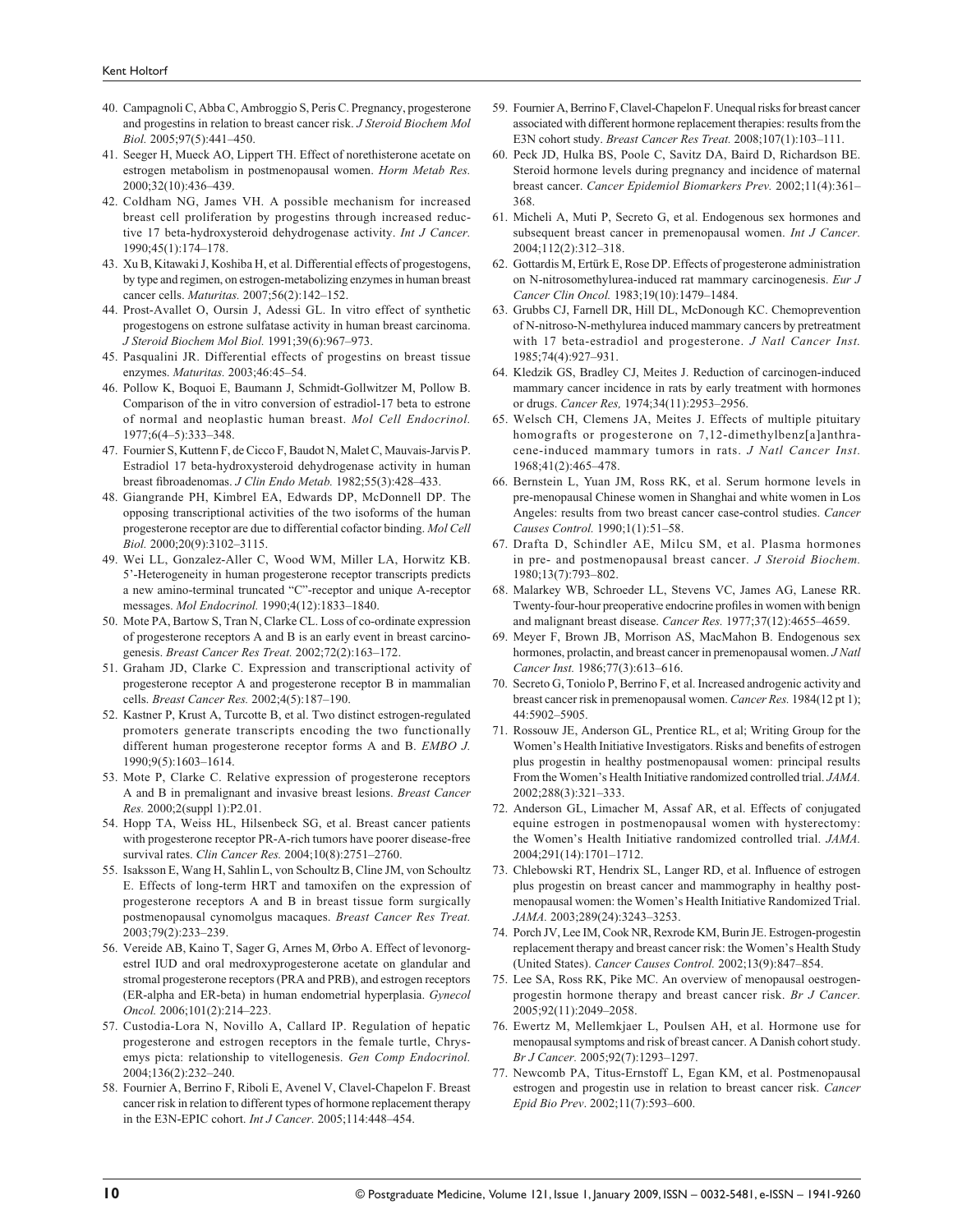- 78. Stahlberg C, Pedersen AT, Lynge E, et al. Increased risk of breast cancer following different regimens of hormone replacement therapy frequently used in Europe. *Int J Cancer.* 2004;109(5):721–727.
- 79. Li CI. Postmenopausal hormone therapy and the risk of breast cancer: the view of an epidemiologist. *Maturitas.* 2004;49(1):44–50.
- 80. Magnusson C, Baron JA, Correia N, Bergström R, Adami HO, Persson I. Breast-cancer risk following long-term oestrogen- and oestrogenprogestin-replacement therapy. *Int J Cancer.* 1999;81(3):339–344.
- 81. Schairer C, Lubin J, Troisi R, Sturgeon S, Brinton L, Hoover R. Estrogen-progestin replacement and risk of breast cancer. *JAMA.* 2000;284(6):691–694.
- 82. Ross RK, Paganini-Hill A, Wan PC, Pike MC. Effect of hormone replacement therapy on breast cancer risk: estrogen versus estrogen plus progestin. *J Natl Cancer Inst.* 2000;92(4):328–332.
- 83. Warren MP. A comparative review of the risks and benefits of hormone replacement therapy regimens. *Am J Obstet Gynecol.* 2004;190(4):1141–1167.
- 84. Weiss LK, Burkman RT, Cushing-Haugen KL, et al. Hormone replacement therapy regimens and breast cancer risk(1). *Obstet Gynecol.* 2002;100(6):1148–1158.
- 85. Li CI, Malone KE, Porter PL, et al. Relationship between long durations and different regimens of hormone therapy and risk of breast cancer. *JAMA.* 2003;289(24):3254–3263.
- 86. Beral V; Million Women Study Collaborators. Breast cancer and hormone-replacement therapy in the Million Women Study. *Lancet.* 2003;362(9382):419–427.
- 87. Kirsh V, Kreiger N. Estrogen and estrogen–progestin replacement therapy and risk of postmenopausal breast cancer in Canada. *Cancer Causes Control.* 2002;13(6):583–590.
- 88. Breast cancer and hormone replacement therapy: collaborative reanalysis of data from 51 epidemiological studies of 52,705 women with breast cancer and 108,411 women without breast cancer. Collaborative Group on Hormonal Factors in Breast Cancer. *Lancet.* 1997;350(9084):1047– 1059.
- 89. Schairer C, Lubin J, Troisi R, Sturgeon S, Brinton L, Hoover R. Menopausal estrogen and estrogen-progestin replacement therapy and breast cancer risk. *JAMA.* 2000;283(4):485–491.
- 90. Colditz G, Rosner B. Use of estrogen plus progestin is associated with greater increase in breast cancer risk than estrogen alone. *Am J Epidemiol.* 1998;147:S45.
- 91. Persson I, Weiderpass E, Bergkvist L, Bergström R, Schairer C. Risks of breast and endometrial cancer after estrogen and estrogen-progestin replacement. *Cancer Causes Control.* 1999;10(4):253–260.
- 92. Chen CL, Weiss NS, Newcomb P, Barlow W, White E. Hormone replacement therapy in relation to breast cancer. *JAMA.* 2002;287(6):734–741.
- 93. Pike MC, Ross RK. Progestins and menopause: epidemiological studies of risks of endometrial and breast cancer. *Steroids.* 2000;65(10–11- ):659–664.
- 94. Santen RJ, Pinkerton J, McCartney C, Petroni GR. Risk of breast cancer with progestins in combination with estrogen as hormone replacement therapy. *J Clin Endocrinol Metab.* 2001;86(1):16–23.
- 95. Stahlberg C, Pederson AT, Lynge E, Ottesen B. Hormone replacement therapy and risk of breast cancer: the role of progestins. *Acta Obstet Gynecol Scand.* 2003;82(7):335–344.
- 96. Olsson HL, Ingvar C, Bladström A. Hormone replacement therapy containing progestins and given continuously increases breast carcinoma risk in Sweden. *Cancer.* 2003;97(6):1387–1392.
- 97. Colditz GA, Hankinson SE, Hunter DJ, et al. The use of estrogens and progestins and the risk of breast cancer in postmenopausal women. *N Engl J Med.* 1995;332(24):1589–1593.
- 98. Colditz GA, Rosner B. Cumulative risk of breast cancer to age 70 years according to risk factor status: data from the Nurses' Health Study. *Am J Epidemiol.* 2000;152(10):950–964.
- 99. Cowan LD, Gordis L, Tonascia JA, Jones GS. Breast cancer incidence in women with a history of progesterone deficiency. *Am J Epidemiol.* 1981;114(2):209–217.
- 100. Badwe RA, Wang DY, Gregory WM, et al. Serum progesterone at the time of surgery and survival in women with premenopausal operable breast cancer. *Eur J Cancer.* 1994;30A(4):445–448.
- 101. Mohr PE, Wang DY, Gregory WM, Richards MA, Fentiman IS. Serum progesterone and prognosis in operable breast cancer. *Br J Cancer.* 1996;73(12):1552–1555.
- 102. Veronese SM, Gambacorta M. Detection of Ki-67 proliferation rate in breast cancer. Correlation with clinical and pathologic features. *Am J Clin Pathol.* 1991;95(1):30–34.
- 103. Innes KE, Byers TE. First pregnancy characteristics and subsequent breast cancer risk among young women. *Int J Cancer.* 2004;112(2):306–311.
- 104. Troisi R, Weiss HA, Hoover RN, et al. Pregnancy characteristics and maternal risk of breast cancer. *Epidemiology.* 1998;9(6):641–647.
- 105. Vatten LJ, Romundstad PR, Trichopoulos D, Skjærven R. Pre-eclampsia in pregnancy and subsequent risk for breast cancer. *Br J Cancer.* 2002;87(9):971–973.
- 106. Paruthiyil S, Parma H, Kerekatte V, Cunha GR, Firestone GL, Leitman DC. Estrogen receptor beta inhibits human breast cancer cell proliferation and tumor formation by causing a G2 cycle arrest. *Cancer Res.* 2004;64(1):423–428.
- 107. Paech K, Webb P, Kuiper GG, et al. Differential ligand activation of estrogen receptors ERalpha and ERbeta at AP1 sties. *Science.* 1997;277(5331):1508–1510.
- 108. Kuiper GG, Enmark E, Pelto-Huikko M, Nilsson S, Gustafsson JA. Cloning of a novel estrogen receptor expressed in rat prostate and ovary. *Proc Natl Acad Sci U S A.* 1996;93(12):5925–5930.
- 109. Green S, Walter P, Greene G, et al. Cloning of the human oestrogen receptor cDNA. *J Steroid Biochem.* 1986;24(1):77–83.
- 110. Katzenellenbogen BS, Montano MM, Ediger TR, et al. Estrogen receptors: selective ligands, partners, and distinctive pharmacology. *Recent Prog Horm Res.* 2000;55:163–193.
- 111. Nilsson S, Mäkelä S, Treuter E, et al. Mechanisms of estrogen action. *Physiol Rev.* 2001;81(4):1535–1565.
- 112. Helguero LA, Faulds MH, Gustafsson JA, Haldosén LA. Estrogen receptors alpha (ERalpha) and beta (ERbeta) differentially regulate proliferation and apoptosis of the normal murine mammary epithelial cell line HC11. *Oncogene.* 2005;24(44):6605–6616.
- 113. Bardin A, Boulle N, Lazennec G, Vignon F, Pujol P. Loss of ERbeta expression as a common step in estrogen-dependent tumor progression. *Endocr Relat Cancer.* 2004;11(3):537–551.
- 114. Isaksson E, Wang H, Sahlin L, et al. Expression of estrogen receptors (alpha, beta) and insulin-like growth factor-1 in breast tissue form surgically postmenopausal cynomolgus macaques after long-term treatment with HRT and tamoxifen. *Breast.* 2002;11(4):295–300.
- 115. Weatherman RV, Clegg NJ, Scanlan TS. Differential SERM activation of the estrogen receptors (ERalpha and ERbeta) at AP-1 sites. *Chem Biol.* 2001;8(5):427–436.
- 116. Pettersson K, Delaunay F, Gustafsson JA. Estrogen receptor beta acts a dominant regulator of estrogen signaling. *Oncogene.* 2000;19(43):4970–4978.
- 117. Saji S, Jensen EV, Nilsson S, Rylander T, Warner, Gustafsson JA. Estrogen receptors alpha and beta in the rodent mammary gland. *Proc Natl Acad Sci U S A.* 2000;97(1):337–342.
- 118. Zhu BT, Han GZ, Shim JY, Wen Y, Jiang XR. Quantitative structureactivity relationship of various endogenous estrogen metabolites for human estrogen receptor alpha and beta subtypes: Insights into the structural determinants favoring a differential subtype binding. *Endocrinology.* 2006;147(9):4132–4150.
- 119. Rich RL, Hoth LR, Geoghegan KF, et al. Kinetic analysis of estrogen receptor/ligand interactions. *Proc Natl Acad Sci U S A.* 2002;99(13):8562–8567.
- 120. Ekena K, Katzenellenbogen JA, Katzenellenbogen BS. Determinants of ligand specificity of estrogen receptor-alpha: estrogen versus androgen discrimination. *J Biol Chem.* 1998;273(2):693–699.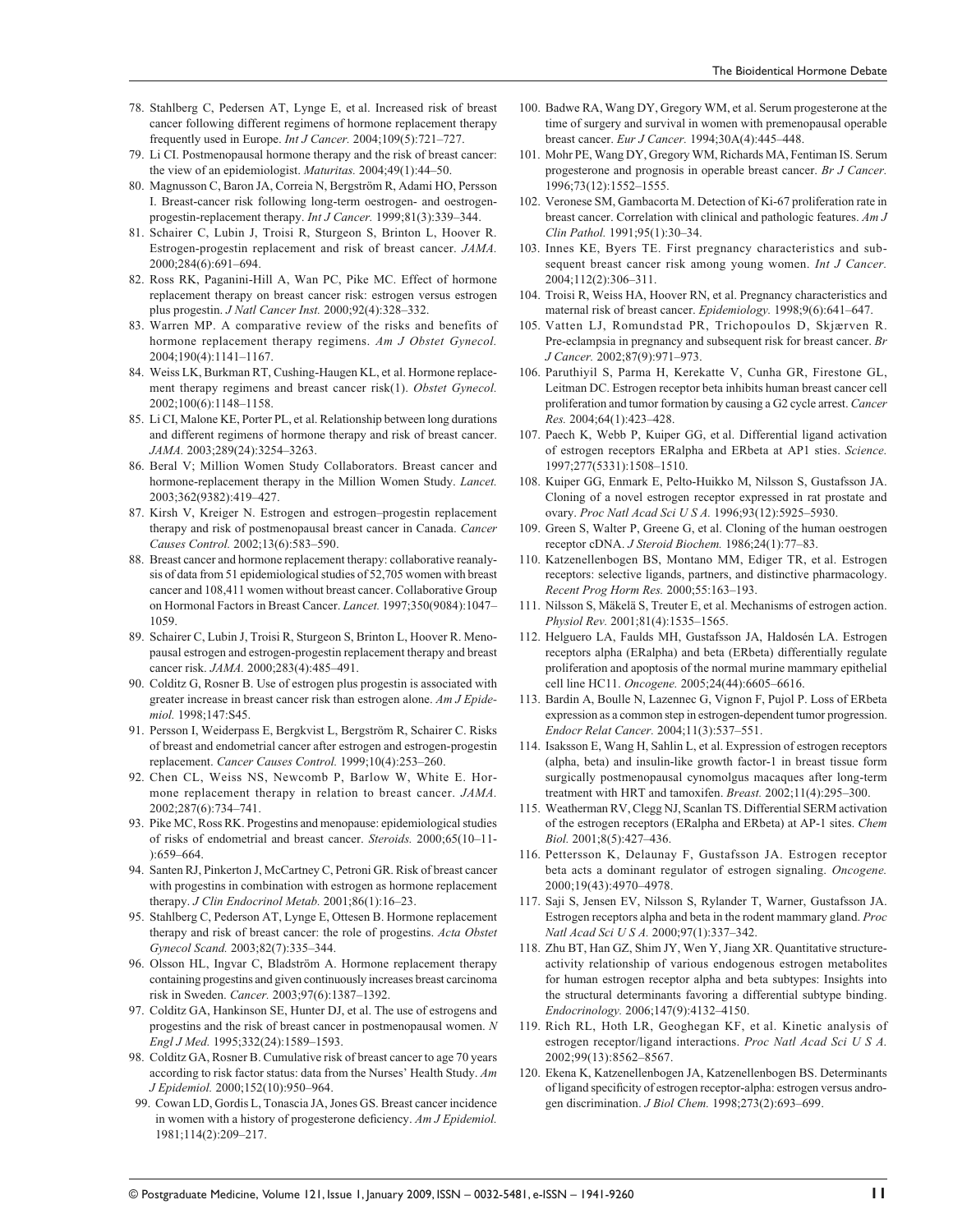- 121. Hanstein B, Liu H, Yancisin MC, Brown M. Functional analysis of a novel estrogen receptor-beta isoform. *Mol Endocrinol.* 1999;13(1):129–137.
- 122. Lemon HM. Pathophysiologic considerations in the treatment of menopausal patients with oestrogens; the role of oestriol in the prevention of mammary carcinoma. *Acta Endocrinol Suppl (Copenh).* 1980;233:17–27.
- 123. Lemon HM, Kumar PF, Peterson C, Rodriguez-Sierra JF, Abbo KM. Inhibition of radiogenic mammary carcinoma in rats by estriol or tamoxifen. *Cancer.* 1989;63(9):1685–1692.
- 124. Lemon HM. Estriol prevention of mammary carcinoma induced by 7,12-dimethylbenzanthracene and procarbazine. *Cancer Res.* 1975;35(5):1341–1353.
- 125. MacMahon B, Cole P, Brown JB, et al. Oestrogen profiles of Asian and North American women. *Lancet.* 1971;2(7730):900–902.
- 126. Barkhem T, Carlsson B, Nilsson Y, Enmark E, Gustafsson J, Nilsson S. Differential response of estrogen receptor alpha and receptor beta to partial estrogen agonists/antagonists. *Mol Pharmacol.* 1998;54(1):105–112.
- 127. Pisha E, Lui X, Constantinou AI, Bolton JL. Evidence that a metabolite of equine estrogens, 4-hydroxequilenin, induces cellular transformation in vitro. *Chem Res Toxicol.* 2001;14(1):82–90.
- 128. Zhang F, Chen Y, Pisha E, et al. The major metabolite of equilin, 4-hyroxyequilin, autoxidizes to an o-quinone with isomerizes to the potent cytotoxin 4-hydroyequilenin-o-quinone. *Chem Res Toxicol.* 1999;12(2):204–213.
- 129. Chen Y, Liu X, Pisha E, et al. A metabolite of equine estrogens, 4-hydroxyequilenin, induces DNA damage and apoptosis in breast cancer cell lines. *Chem Res Toxicol.* 2000;13(5):342–350.
- 130. Zhang F, Swanson SM, van Breemen RB, et al. Equine estrogen metabolite 4-hydroxyequilenin induces DNA damage in the rat mammary tissues: formation of single-strand breaks, apurinic sites, stable adducts, and oxidized bases. *Chem Res Toxicol.* 2001;14(12):1654–1659.
- 131. Shen L, Qiu S, Chen Y, et al. Alkylation of 2'-deoxynucleosides and DNA by the Premarin metabolite 4-hydroxyequilenin semiquinone radical. *Chem Res Toxicol.* 1998;11(2):94–101.
- 132. Gross J, Modan B, Bertini B, et al. Relationship between steroid excretion patterns and breast cancer incidence in Israeli women of various origins. *J Natl Cancer Inst.* 1997;59(1):7–11.
- 133. Cole P, MacMahon B. Oestrogen fractions during early reproductive life in the aetiology of breast cancer. *Lancet.* 1969;1(7595):604–606.
- 134. Dickinson LE, MacMahon B, Cole P, Brown JB. Estrogen profiles of Oriental and Caucasian women in Hawaii. *N Engl J Med.* 1974;291(23):1211–1213.
- 135. Melamed M, Castaño E, Notides AC, Sasson S. Molecular and kinetic basis for the mixed agonist/antagonist activity of estriol. *Mol Endocrinol.* 1997;11(12):1868–1878.
- 136. Speroff L. The breast as an endocrine target organ. *Contemp Obstet Gynec.* 1977;9:69–72.
- 137. Rosner B, Colditz, GA, Willett WC. Reproductive risk factors in a prospective study of breast cancer: the Nurses' Health Study. *Am J Epidemiol.* 1994;139(8):819–835.
- 138. Russo J, Tay LK, Russo IH. Differentiation of the mammary gland and susceptibility to carcinogenesis. *Breast Cancer Res Treat.* 1982;2(1):5–73.
- 139. Pasqualini JR. The fetus, pregnancy, and breast cancer. In: Pasqualini JR, ed. *Breast Cancer: Prognosis, Treatment, and Prevention.* New York, NY: Marcel Dekker Inc; 2002:19–71.
- 140. Vatten LJ, Romundstad PR, Trichopoulos D, Skjærven R. Pregnancy related protection against breast cancer depends on length of gestation. *Br J Cancer.* 2002;87(3):289–290.
- 141. Ekbom A, Hsieh CC, Lipworth L, Adami HQ, Trichopoulos D. Intrauterine environment and breast cancer risk in women: a populationbased study. *J Natl Cancer Inst.* 1997;89(1):71–76.
- 142. Ursin G, Wilson M, Henderson BE, et al. Do urinary estrogen metabolites reflect the differences in breast cancer risk between Singapore Chinese and United States African-American and white women? *Cancer Res.* 2001;61(8):3326–3329.
- 143. Lemon HM. Genetic predisposition to carcinoma of the breast: multiple human genotypes for estrogen 16 alpha hydroxylase activity in Caucasians. *J Surg Oncol.* 1972;4(3):255–273.
- 144. Bakken K, Alsaker E, Eggen AE, Lund E. Hormone replacement therapy and incidence of hormone-dependent cancers in the Norwegian Women and Cancer study. *Int J Cancer.* 2004;112(1):130–134.
- 145. Lippman M, Monaco ME, Bolan G. Effects of estrone, estradiol, and estriol on hormone-responsive human breast cancer in long-term tissue culture. *Cancer Res.* 1977;37(6):1901–1907.
- 146. Lemon HM, Wotiz HH, Parsons L, Mozden PJ. Reduced estriol excretion in patients with breast cancer prior to endocrine therapy. *JAMA.* 1966;196(13):1128–136.
- 147. Marmorston J, Fowley LG, Myers SM, Stern E, Hopkins CE. II. Urinary excretion of estrone, estradiol and estriol by patients with breast cancer and benign breast disease. *Am J Obstet Gynecol.* 1965;92:460–467.
- 148. Ottosson UB, Johansson BG, von Schoultz B. Subfractions of high-density lipoprotein cholesterol during estrogen replacement therapy: a comparison between progestogens and natural progesterone. *Am J Obstet Gynecol.* 1985;151(6):746–750.
- 149. Minshall RD, Stanczyk FZ, Miyagawa K, et al. Ovarian steroid protection against coronary artery hyperreactivity in rhesus monkeys. *J Clin Endocrinol Metab.* 1998;83(2):649–659.
- 150. Mishra RG, Hermsmeyer RK, Miyagawas K, et al. Medroxyprogesterone acetate and dihydrotestosterone induce coronary hyperreactivity in intact male rhesus monkeys. *J Clin Endocrinol Metab.* 2005;90(6):3706–3714.
- 151. Miyagawa K, Roöch J, Stanczyk F, Hermsmeyer K. Medroxyprogesterone interferes with ovarian steroid protection against coronary vasospasm. *Nat Med.* 1997;3(3):324–327.
- 152. Adams MR, Register TC, Golden DL, Wagner JD, Williams J. Medroxyprogesterone acetate antagonizes inhibitory effects of conjugated equine estrogens on coronary artery atherosclerosis. *Arterioscler Thromb Vasc Biol.* 1997;17(1):217–221.
- 153. Saarikoski S, Yliskoski M, Penttilä I. Sequential use of norethisterone and natural progesterone in pre-menopausal bleeding disorders. *Maturitas.* 1990;12(2):89–97.
- 154. Effects of estrogen or estrogen/progestin regimens on heart disease risk factors in postmenopausal women. The Postmenopausal Estrogen/ Progestin Interventions (PEPI) Trial. The Writing Group for the PEPI Trial. *JAMA.* 1995;273(3):199–208.
- 155. Fåhraeus L, Larsson-Cohn U, Wallentin L. L-norgestrel and progesterone have different influences on plasma lipoproteins. *Eur J Clin Invest.* 1983;13(6):447–453.
- 156. Larsson-Cohn U, Fåhraeus L, Wallentin L, Zador G. Lipoprotein changes may be minimized by proper composition of a combined oral contraceptive. *Fertil Steril.* 1981;35(2):172–179.
- 157. Ottosson UB. Oral progesterone and estrogen/progestogen therapy. Effects of natural and synthetic hormones on subfractions of HDL cholesterol and liver proteins. *Acta Obstet Gynecol Scand Suppl.* 1984;127:1–37.
- 158. Mälkönen M, Manninen V, Hirvonen E. Effects of danazol and lynestrenol on serum lipoproteins in endometriosis. *Clin Pharmacol Ther.* 1980;28(5):602–604.
- 159. Hirvonen E, Malkonen M, Manninen V. Effects of different progestogens on lipoproteins during postmenopausal replacement therapy. *N Engl J Med.* 1981;304(10):560–563.
- 160. Cushman M, Kuller LH, Prentice R, et al. Estrogen plus progestin and risk of venous thrombosis. *JAMA.* 2004;292(13):1573–1580.
- 161. Canonico M, Oger E, Plu-Bureau G, et al. Hormone therapy and venous thromboembolism among postmenopausal women: impact of the route of estrogen administration and progestogens: the ESTHER study. *Circulation.* 2007;115(7):840–845.
- 162. Rosano GM, Webb CM, Chierchia S, et al. Natural progesterone, but not medroxyprogesterone acetate, enhances the beneficial effect of estrogen on exercise-induced myocardial ischemia in postmenopausal women. *J Am Coll Cardiol.* 2000;36(7):2154–2159.
- 163. Miller VT, Muesing RA, LaRosa JC, Stoy DB, Phillips EA, Stillman RJ. Effects of conjugated equine estrogen with and without three different